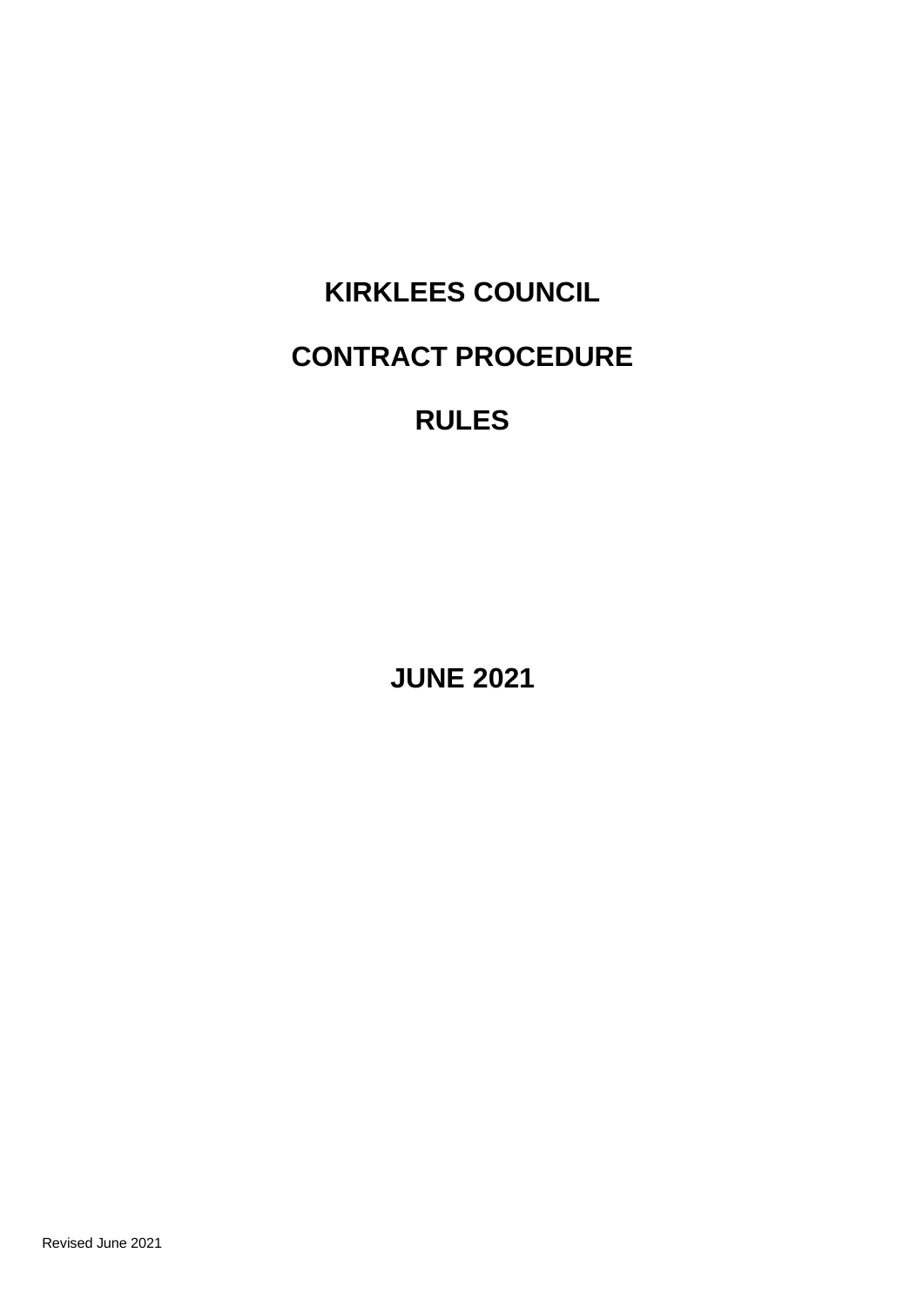# **Contents**

| RULE 5-STANDING LISTS, DYNAMIC PURCHASING SYSTEMS AND FRAMEWORK AGREEMENTS: |  |
|-----------------------------------------------------------------------------|--|
|                                                                             |  |
|                                                                             |  |
|                                                                             |  |
|                                                                             |  |
|                                                                             |  |
| RULE 11 - VARIATION AND TERMINATION OF CONTRACTS AND RELEASE OF BONDS 22    |  |
|                                                                             |  |
|                                                                             |  |
|                                                                             |  |
|                                                                             |  |
|                                                                             |  |
|                                                                             |  |
|                                                                             |  |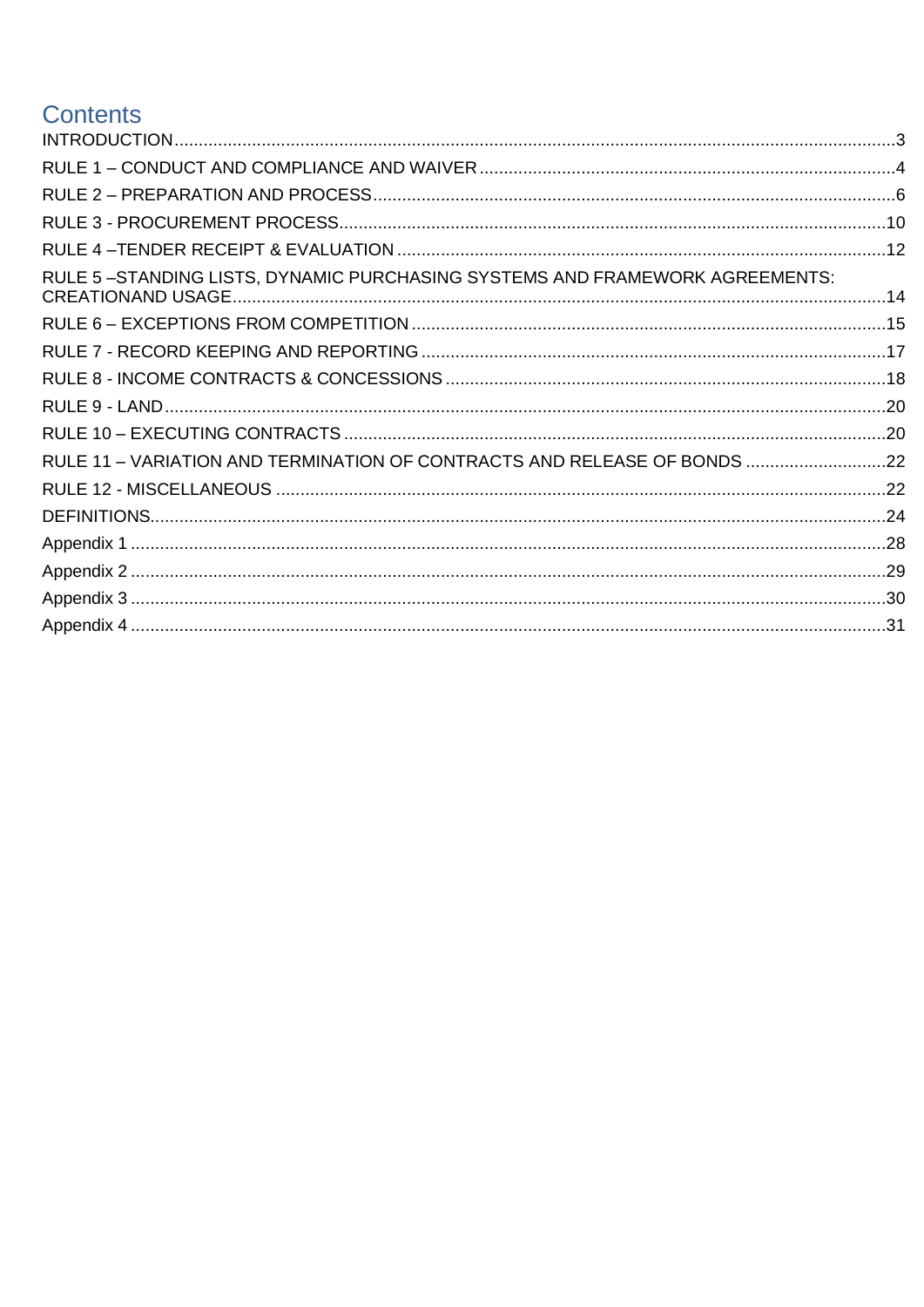# <span id="page-2-0"></span>**INTRODUCTION**

These Contract Procedure Rules (CPRs) aim to promote the highest standard of probity, integrity, and impartialityin making a clear, understandable and fair selection of Suppliers and Supplies to the Council. Equally important are the delivery of best value through competitive procedures and the avoidance of practices which may restrict, prevent or distort competition.

These Contract Procedure Rules cover the Procurement of all Supplies (goods, works and services) and Income Contracts.

These Contract Procedure Rules must be complied with strictly. They are minimum requirements. A morethorough procedure may be appropriate for particular Supplies. However, when designing the Procurement within the parameters of these CPRs, the process and the Specification should be clearly proportionate and relative to the need which the Supply fulfils and should appropriately balance the value of, and risks associated with, any proposed action.

Where the council wishes to obtain the delivery of goods, works, or services, the use of procurement is the usual method. Grants should only be used to assist or support objectives of another organisation. In some instances, CPRs will apply to grants (see [Appendix 4\)](#page-30-0).

#### Procurement Principles:

The aim of every procurement exercise should be value for money. In pursuit of that aim, procurers shall endeavour to treat market operators equally and without discrimination, and to act in a transparent and proportionate manner. Without detracting from those principles, procurers should take every opportunity to consider how improvements to the economic, social and environmental wellbeing of the district (social value) can be generated and enhanced in contracts and procurement processes, including encouraging the participation of local businesses in Council tenders.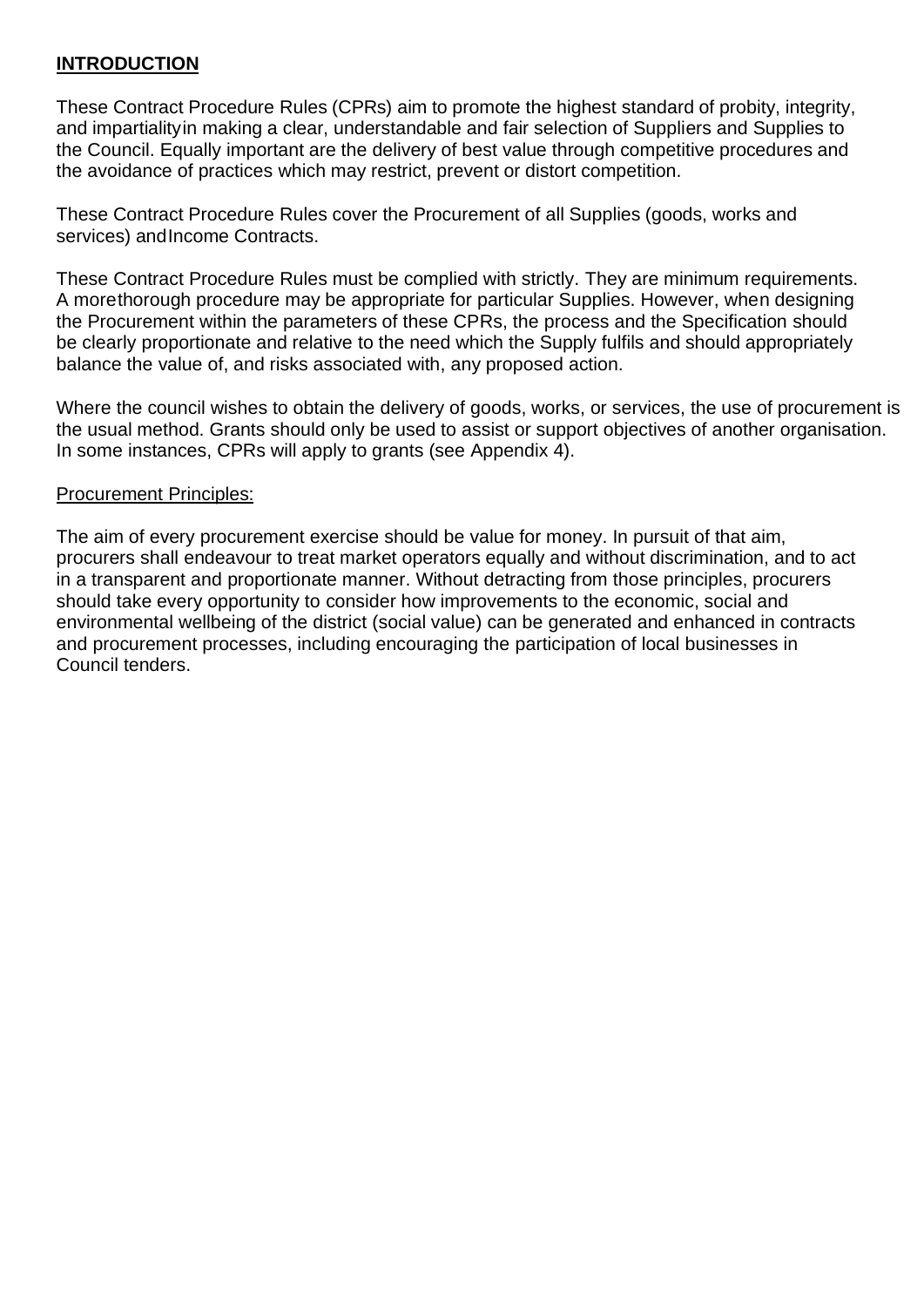# <span id="page-3-0"></span>**RULE 1 – CONDUCT AND COMPLIANCE AND WAIVER**

- 1.1 All Council employees, and any person or organisation working on behalf of the Council in Procuringor managing a Supply, must comply with these CPRs.
- 1.2 Cabinet may waive any parts of these CPRs on a case by case basis following consideration of adetailed report setting out in particular: -
	- 1.2.1 the legality of the proposed non-compliant process or action; and
	- 1.2.2 the reputational and financial risks associated with the proposed non-compliant processor action.
- <span id="page-3-1"></span>1.3 Failure to comply with these CPRs without a valid waiver may result in disciplinary action againstthe officers concerned and may in some cases constitute a criminal offence.
- 1.4 Each Service Director must ensure:-
	- 1.4.1 compliance with these CPRs and the FPRs, using training, instruction and internal control processes;
	- 1.4.2 appropriate supervision and performance management to ensure that decisions taken are subject to authorisation and quality control procedures.
	- 1.4.3 a suitably experienced and trained officer is identified to adequately manage the Contract for every contractual relationship the Council enters into.
- 1.5 When authorising staff to procure Supplies on their behalf, each Service Director must set afinancial (or other) limit on the authority vested in individual officers to procure the Supplies. Such limits must be recorded in the relevant Scheme of Officer delegations. An officer wishing to commence a procurement exercise and/or commit the council to contractual obligations must ensure that:
	- 1.5.1 they have the Cabinet authority or a written approval of the delegated decision by an authorised officer under the Scheme of Officer Delegation to incur the expenditure and provide details to the Head of Corporate Procurement.
	- 1.5.2 officer executive decisions are recorded accurately and promptly including the relevant information required, such as the context in which the decision was taken, the reasons for the decision and alternative options considered.
	- 1.5.3 all significant officer decisions taken relating to the procurement exercise (i.e. decisions which may be of interest to councillors and/or the public) are recorded
	- 1.5.4 where a Supply is a Key Decision), a Key Decision Notice (KDN) has been published in a Notice of Forthcoming Key Decisions.
- <span id="page-3-2"></span>1.6 The Head of Procurement may:-
	- 1.6.1 authorise officers who are not procurement officers under their managerial responsibility to act on their behalf in respect of any role assigned to the Head of Procurement in these CPRs;
	- 1.6.2 issue waivers in relation to the need to consult them under CPR [1.3;](#page-3-1)
	- 1.6.3 undertake a review of procurement arrangements and practices, and value for money withinany service area, in consultation, as appropriate, with the Service Director, Solicitor to the Council, Chief Finance Officer and Head of Internal Audit.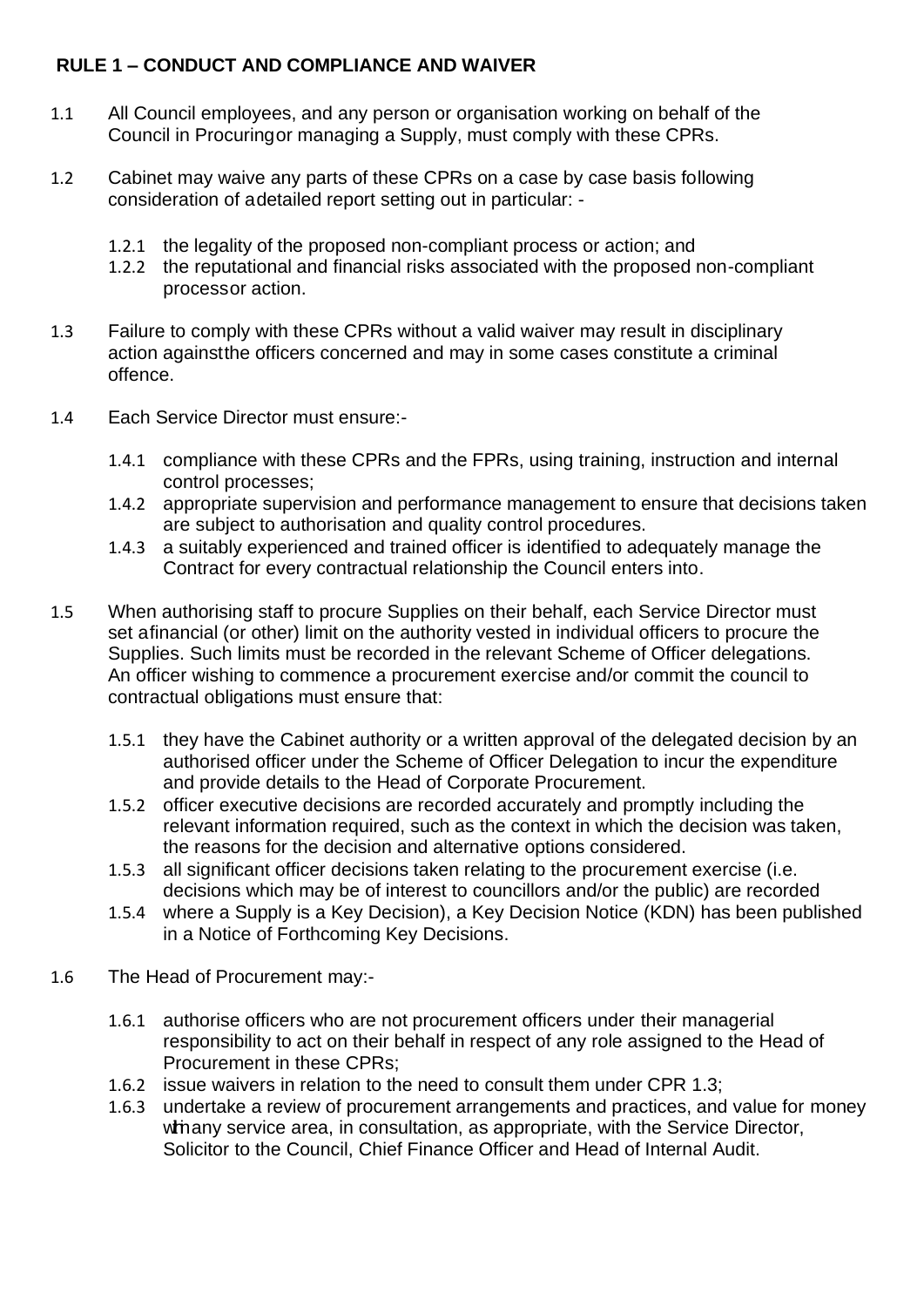- 1.7 The Head of Procurement must record the precise extent of such authorisations and the officer to which roles have been delegated and share these authorisations with the Solicitor to the Council and the Head of Internal Audit.
- 1.8 A Service Director has authority to commence any Procurement subject to:
	- 1.8.1 compliance with these CPRs and FPRs; and
	- 1.8.2 having appropriate delegated authority; and
	- 1.8.3 compliance with management processes designed to ensure that proposed projects meet the Council's business needs; and
	- 1.8.4 seeking Value for Money.
- 1.9 These CPRs are a minimum standard and a more prescriptive procurement regime must be followed where this is required by UK law and agreements with Grant funding organisations.
- 1.10 The Head of Procurement, the Solicitor to the Council and the Head of Internal Audit may eachissue Guidance Notes to aid the interpretation of these CPRs, with the following leading responsibilities:
	- 1.10.1 the Head of Procurement Good Procurement Practice;
	- 1.10.2 Solicitor to the Council UK Procurement Rules and other laws and Corporate Governance;
	- 1.10.3 Head of Internal Audit Procurement project related financial management, Best Value and Risk.
- <span id="page-4-0"></span>1.11 Any dispute concerning interpretation of these CPRs must be referred to the Head of Internal Audit who, in consultation with the Solicitor to the Council, may provide clarification and determination.
- 1.12 Subject to Part 3 of the Council's constitution and without prejudice to the role of the Monitoring Officer or the Chief Finance Officer, the Chief Executive may reassign specific duties delegated in these CPRs to the Head of Procurement, the Head of Internal Audit, and the Solicitor to the Councilprovided that:-
	- 1.12.1 the post holders to whom these duties are assigned must hold general competencies as follows:-
		- public sector procurement in respect of duties reassigned from the Head of Procurement;
		- finance in respect of duties reassigned from the Head of Internal Audit;
		- Law and Court procedure in respect of duties reassigned from Solicitor to theCouncil.
		- the same degree of separation of officer responsibility for the duties is maintained.

# **Conflicts of Interest and Integrity 1**

1.13 Service Directors shall take appropriate measures to effectively prevent, identify and remedy conflicts of interest arising in the conduct of procurement procedures to avoid any distortion of competition and to ensure equal treatment of all economic operators.

<sup>&</sup>lt;sup>1</sup> Officers should also familiarise themselves with the FPRs 17 and 18, Chapter 7 of the Employee Handbook and Part 5.6 of the Council's Constitution and Members should also refer to Part 5.1 of the Constitution.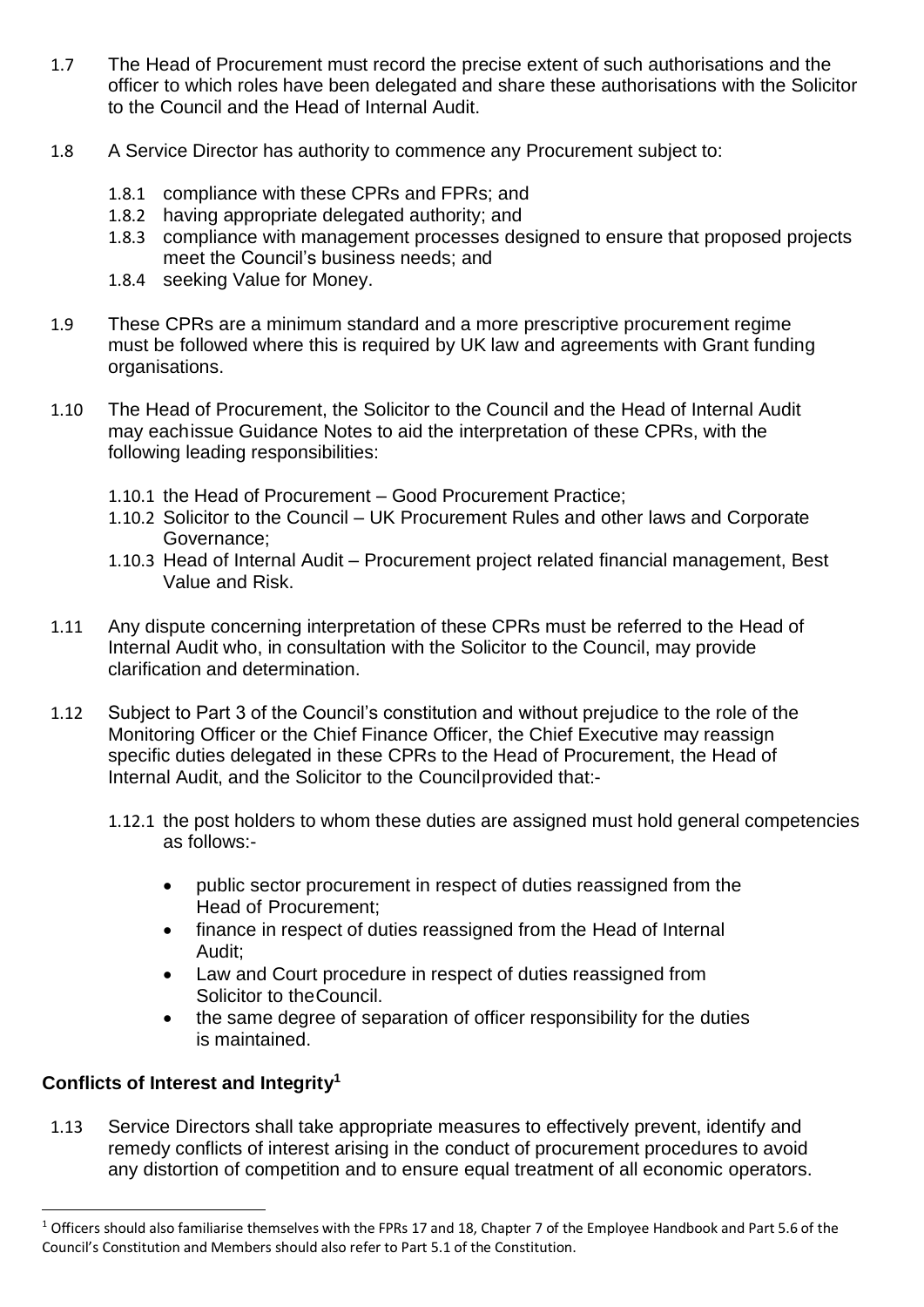- 1.14 Any Officer, Member or other person acting on the Council's behalf in procuring a Supply must declare any potential Conflict of Interest as soon as they become aware of a potential Conflict of Interest and update the declaration in the event of any changes.
- 1.15 Service Directors must record such declarations and in each case decide whether safeguards need to be put in place or the Officer or Member concerned should be removed from the Procurement or Disposal process.
- 1.16 In exercising the decisions delegated to them, the Head of Procurement, Head of Internal Audit and Solicitor to the Council (or any other persons undertaking their responsibilities by application of CPR [1.11](#page-4-0) or CPR [1.6\)](#page-3-2) must reach their decisions independently.

# <span id="page-5-0"></span>**RULE 2 – PREPARATION AND PROCESS**

- 2.1. Each Service Director must ensure:
	- 2.1.1. That Supplies of a similar type are procured together where it is sensible to do so. A Procurement must not be subdivided with the effect of preventing it from falling within the scope of these CPRs or the UK Procurement Rules, unless justified by objective reasons.
	- 2.1.2. Each Procurement complies with the following:
		- a. it is justified by a business case (that includes a risk assessment) approved by a Senior Manager with relevant authority to purchase; and
		- b. a Whole Life Costing Approach underpins the specification of the Supply; and
		- c. it aligns with the Procurement Strategy; and
		- d. it complies with any requirements or agreements regarding the use of in-house Service suppliers (see CPR [6.14\)](#page-16-1), consortia and other suppliers (Service Directorsshould, for example, consult the Head of Procurement about decisions and options available under CPRs [6.12](#page-16-2) & [6.13\)](#page-16-3).
	- 2.1.3. The Supply is likely to be within budgetary provision (see CPR [10.1\)](#page-19-2).
	- 2.1.4. An estimate of the full cost of the Supply contract or Framework Agreement which is as accurate as possible is made. Valuations must:
		- a. be estimated by reference to the gross value of the Supply contract (includinginstallation, supplier maintenance, options, and any income gained by all Suppliers involved in the agreement);
		- b. assess the gross value of a Framework Agreement to be the reasonably estimated value of all Supply contracts which might be made through it:
		- c. where the Supply contract includes a fixed duration, cover the entire possibleduration of the contract (i.e. including any options, such as for extension or renewal);
		- d. where a maximum contract duration is not certain, treat the contract as if it lasts for 4 years;
		- e. include any Grant funding;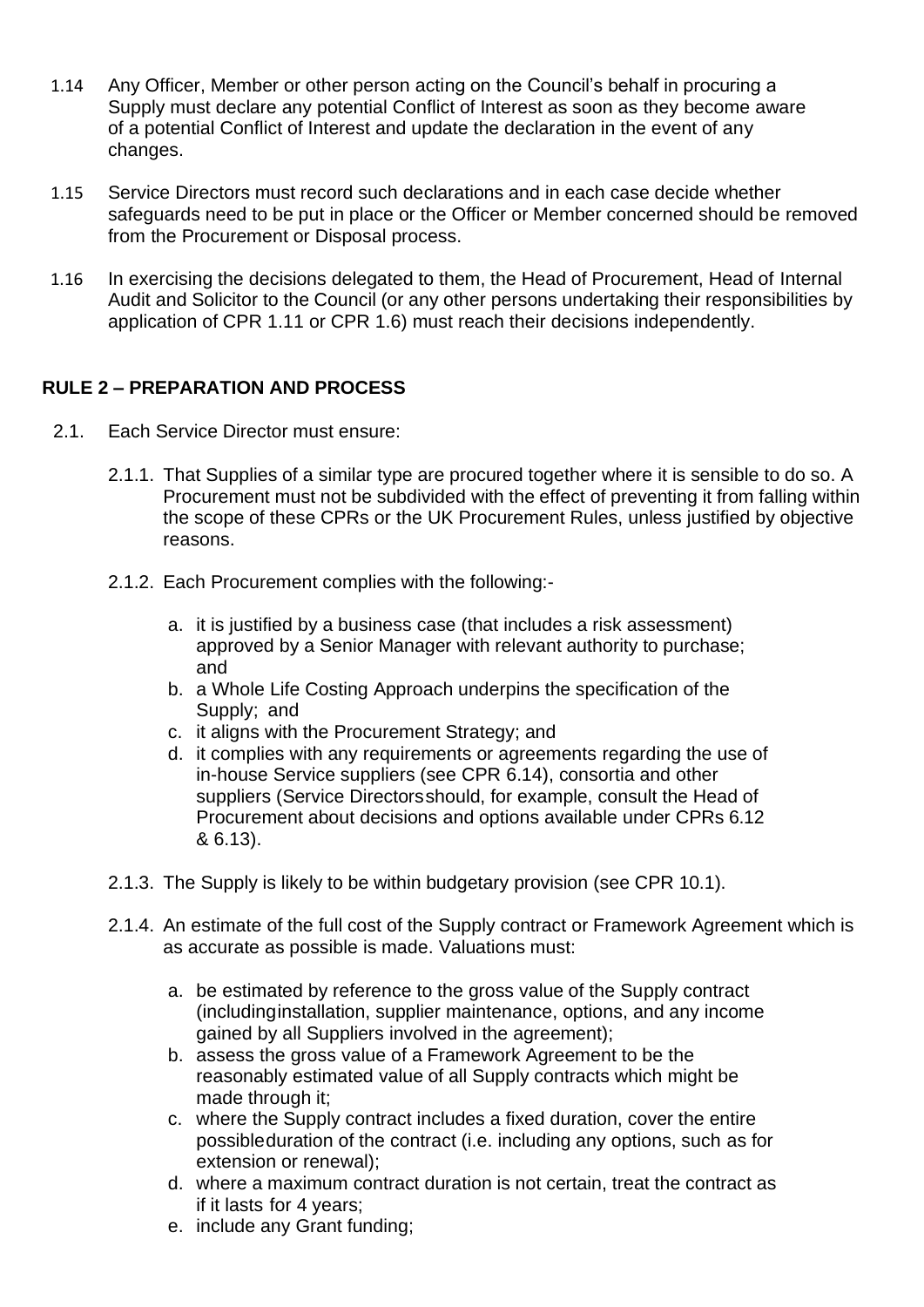- f. exclude VAT.
- 2.1.5. Where the cost of the Supply is less than the UK Threshold and an approved FrameworkAgreement or Dynamic Purchasing System is not being used, there must be consultation with the Head of Procurement to see whether the value of the Supply needs to be aggregated with any other similar Supplies for the purposes of the UK Procurement Rules.
- 2.1.6. Regard is given to Best Value and the Public Sector Equality Duty and consultations with the public have been carried out as required.
- 2.1.7. The process can be adequately resourced.
- 2.1.8. The preparation of appropriate Specifications, costs/pricing document(s), contract terms (other than Land Contracts and subject to CPR [2.1.10\)](#page-6-0) and other procurement documentation. The documents by must be likely to be understandable by all reasonably well informed people in the relevant industry in the same way.
- 2.1.9. For contracts up to the UK supplies and services threshold, other than Land Contracts, the Service Director shall wherever possible use appropriate standard contract terms. Otherwise every contract for Supplies or Income Contract must set out:
	- a. details of the Supply to be made or to be disposed of;
	- b. the price or prices to be paid or received and/or the amounts and frequency or the method of calculation of contract payments with a statement of discounts orother deductions;
	- c. the time(s) within which the contract is to be performed;
	- d. termination provisions and break clauses, if appropriate;
	- e. appropriate data protection clauses where personal data is involved; and
	- f. such other matters as the Solicitor to the Council considers to be necessary (theSolicitor to the Council need not be consulted, but guidance must be followed).
- <span id="page-6-0"></span>2.1.10. For contracts above the UK supplies and services threshold, other than Land Contracts the Service Director must consult with the Solicitor to the Council who will prepare contract documentation appropriate for the contract.
- <span id="page-6-1"></span>2.1.11. Where a competitive process is being carried out, a transparent, unambiguous and clearly set out schedule of Award Criteria, which are objectively verifiable and non- discriminatory and are appropriately prioritised, must be prepared and advertised. These criteria must be linked to the subject matter of the contract, must not include unlawful non-commercial considerations or Suitability Criteria (which should be identified separately and must follow CPR [3.5–](#page-10-0) [3.9\)](#page-10-1) and must be proportional to the contract's main objectives.
- 2.1.12. Consideration of whether it would be appropriate to divide large procurements into contract Lots<sup>2</sup> and must record the decision and reasoning.
- 2.1.13. The Head of Internal Audit is satisfied regarding the financial standing of a proposed Supplier for any contract exceeding the UK supplies and services threshold.

<sup>&</sup>lt;sup>2</sup> This is not the same thing as disaggregation. Please contact Corporate Procurement if there is any doubt about what this means.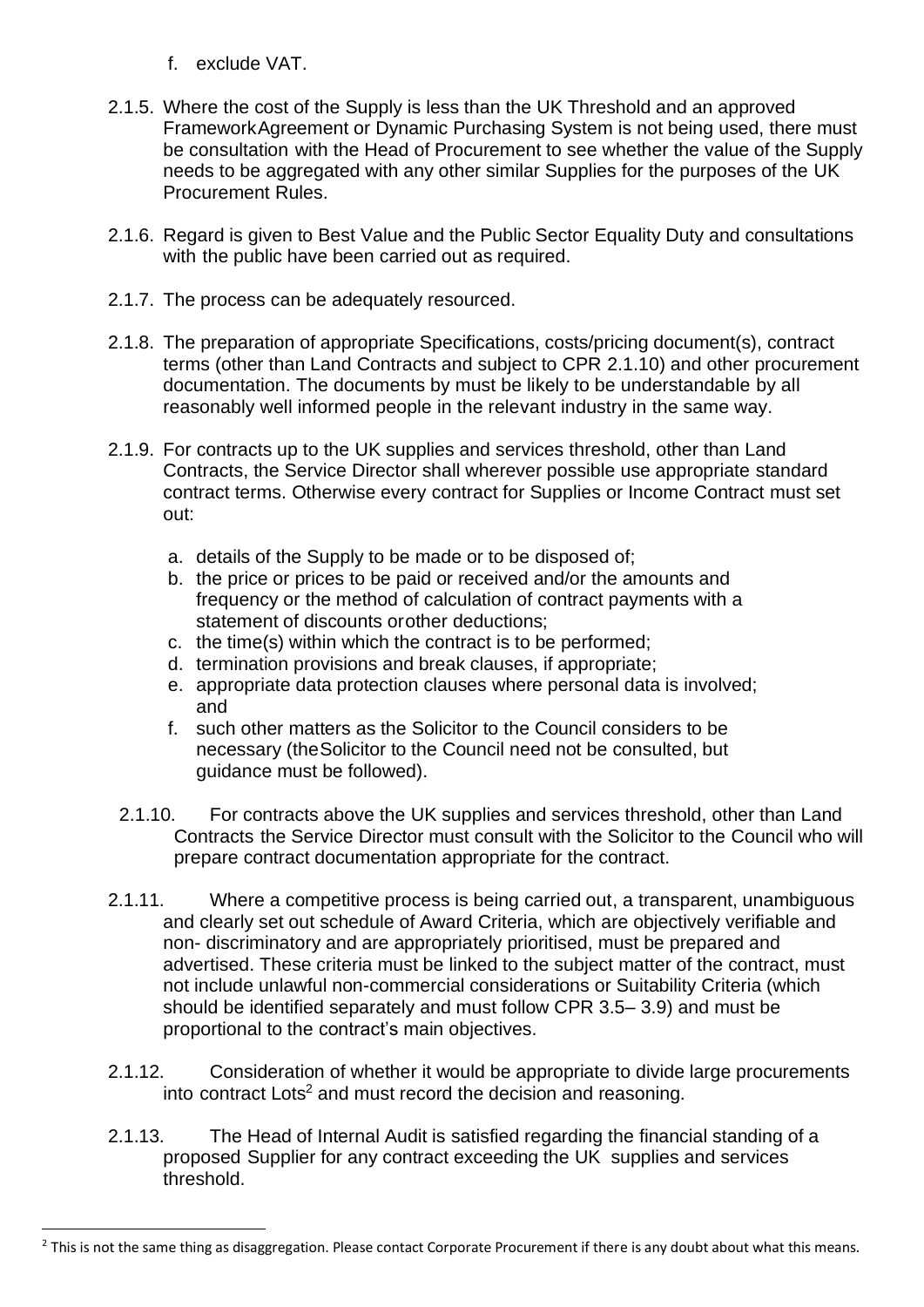- 2.1.14. The appointment of an officer to carry out supervision of the resulting contract(s) in accordance with Financial Procedure Rule 21.8.
- 2.1.15. All supply contracts relating to;
	- a. capital construction works in excess of £300,000
	- b. any IT contracts that involve pre operational payments in excess of £300,000
	- c. any contracts with a total consideration in excess of £3m

will be bonded in the sum of 10% of the Tender value, except where the Solicitor to the Council and Head of Internal Audit agree either:-

- i. No bond is necessary; or
- ii. A different value (or percentage) is appropriate; and or
- iii. A parent company guarantee or other form of surety can be accepted instead.
- 2.1.16. A risk log is maintained during the Procurement process.
- 2.2. The Head of Procurement is consulted at the preparatory stage if conducting interviews or receiving presentations is considered to be beneficial to the process (also see CPRs [4.16-](#page-12-0) [4.17\)](#page-12-1).
- 2.3. Before commencing any process to obtain any Supply having an estimated cost exceeding £25,000, the Service Director must consult with the Head of Procurement. The Head of Procurement must consider if any issues relating to the procurement may create risks that require consultation with the Solicitor to the Council and/or the Head of Internal Audit, and undertake these consultations as necessary.
- 2.4. The Service Director must provide to the Head of Procurement information necessary to enable the Council to comply with UK Procurement Rules. The Head of Procurement is responsible for ensuring the appropriate placing of notices in the UK's e-notification service, Find A Tender Service (FTS) and Contract Finder. Such notices may only be placed by officers authorised to do so by the Head of Procurement.
- 2.5. Consultation with suppliers in the relevant market is permitted but it must not prejudice any potential Supplier and no technical advice may be sought or accepted from any supplier in relation to the preparation of any specification or contract documentation where this may distort competition, provide any unfair advantage or prejudice the equal treatment of all potential Suppliers.
- 2.6. In preparing a Specification, the Service Director should consider how the procurement activity might meet the Councils wider policy and strategy but subject always to ensuring full compliance with UK procurement legislation. Service Directors must also consider how what is proposed to be procured might improve the economic, social and environmental wellbeing of Kirklees.
- 2.7. Where any Supplier is given possession of, or access to, any personal data, the Service Directormust have regard to the Council's obligations as regards the Data Protection Legislation. The Service Director must follow theCouncil's Information Security Policy, in particular regarding contracting with data processors, sharing data and consulting with the Information Governance Team. The Service Director must ensure that: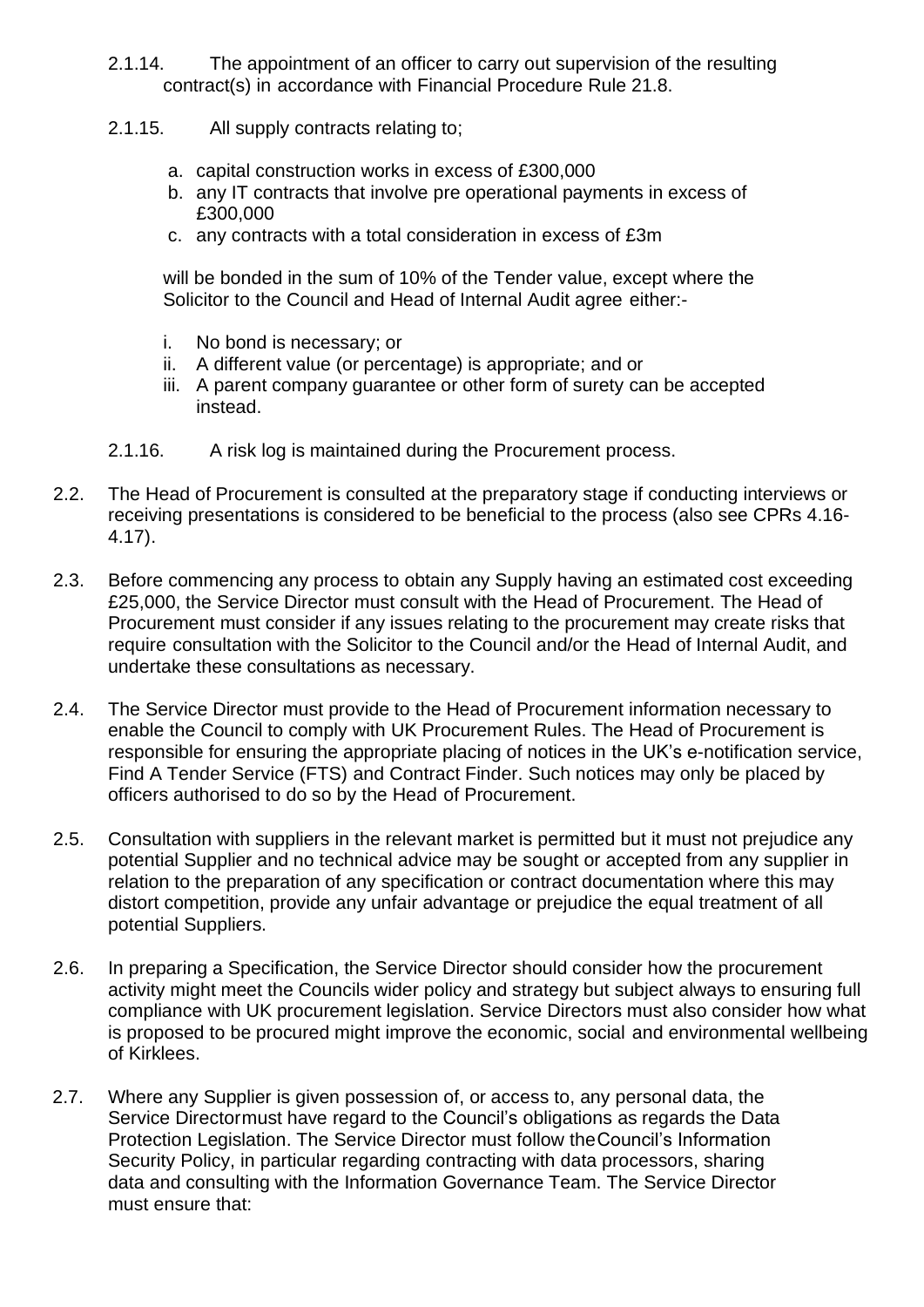- 2.7.1. the Supplier is verified as suitable to be trusted with the personal data before allowing the Supplier access to the data;
- 2.7.2. appropriate guarantees of the security of the personal data are included within a written contract:
- 2.7.3. the performance of the contract is appropriately monitored;
- 2.7.4. appropriate steps are taken to enforce the contract where the information security guarantees are not being met;
- 2.7.5. appropriate steps are taken to minimise as far as possible the impact of a breach of data security;
- 2.7.6. arrangements that appropriately deal with the transfer, return or deletion of the information at the end of the contract are established.
- 2.8. All contracts that involve the processing or sharing of personal data must be reported to the Information Governance Team, who will keep a log of these contracts.

#### **Collaboration**

- 2.9. The potential for genuine collaboration with other public bodies must be considered when planning a procurement exercise.
- 2.10. When taking any benefit from a procurement in which a third party takes any degree of control, Service Directors must ensure that appropriate due diligence steps are taken to be sure that all arrangements are appropriate and compliant. Apart from in the case of Central Purchasing Organisations (like the Yorkshire Purchasing Organisation and the Crown Commercial Service); any addition to procurements on a speculative basis (for example, where the Council is added as a user to a third party framework without a likelihood the Council will use it) must be approved by the Head of Procurement.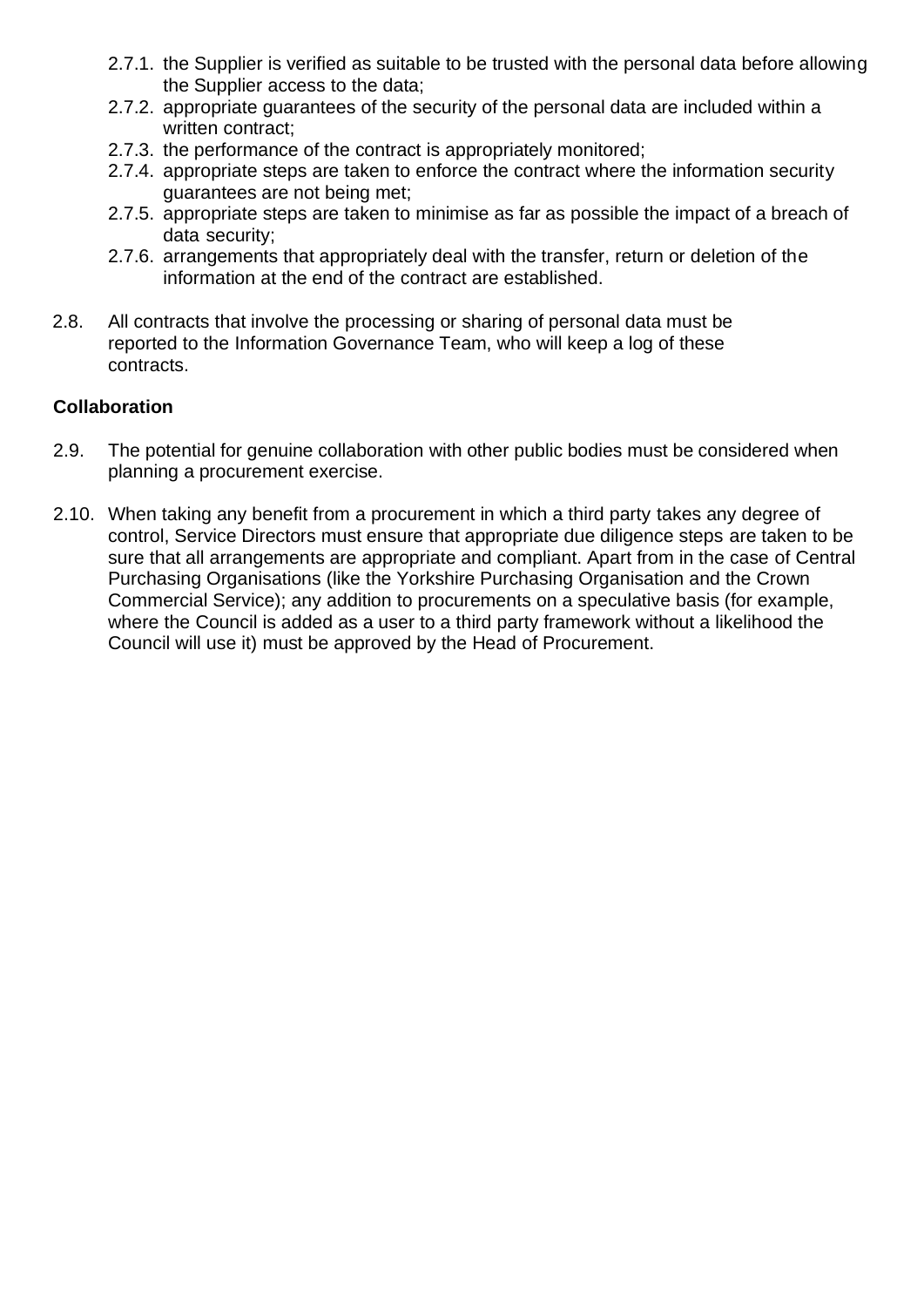# <span id="page-9-0"></span>**RULE 3 - PROCUREMENT PROCESS**

3.1. Subject to complying with the law, the process for procurement must comply with the following:

| <b>Value</b>                                               | <b>Requirement</b>                                                                                                                                                                                                                                                                                                                                                                                                                                                                                                                                                                                                                                                                                                 |                                                                                                                                                                                                                                                                                                                                  |                                                              |
|------------------------------------------------------------|--------------------------------------------------------------------------------------------------------------------------------------------------------------------------------------------------------------------------------------------------------------------------------------------------------------------------------------------------------------------------------------------------------------------------------------------------------------------------------------------------------------------------------------------------------------------------------------------------------------------------------------------------------------------------------------------------------------------|----------------------------------------------------------------------------------------------------------------------------------------------------------------------------------------------------------------------------------------------------------------------------------------------------------------------------------|--------------------------------------------------------------|
| <b>of</b><br><b>Suppli</b><br>es                           | <b>Procurement Process</b>                                                                                                                                                                                                                                                                                                                                                                                                                                                                                                                                                                                                                                                                                         | <b>Advertising</b>                                                                                                                                                                                                                                                                                                               | Min no. of<br><b>Suppliers</b>                               |
| £0 -<br>£24,999.99<br>£25,000<br>£180,00<br>$\overline{0}$ | Any Reasonable Means to select are<br>permitted. Reasons to justify the<br>decision taken must be recorded.<br>Where practicable, suppliers from<br>Kirklees (and/or West Yorkshire) area<br>are encouraged and should be invited<br>to submit quotes. Officers need to<br>ensure that purchases achieve best<br>value for the Council and an audit trail<br>is maintained to demonstrate this.<br>All contracts awarded in excess of<br>$\bullet$<br>£5,000 must be reported to Corporate<br>Procurement<br>One of the following:-<br>Quotations (CPRs 3-4)<br><b>Framework Suppliers, Standing</b><br>Lists, etc. (CPR 5)<br>Exceptions (CPR 6)<br>٠<br>Internal, Consortia & Compulsory (CPR<br>$\bullet$<br>6) | Any reasonable means<br>As the Head of<br><b>Procurement</b><br>determines<br>1. From a standing list<br>2. An approved<br>Framework<br>Agreement<br>3. An approved<br><b>DynamicPurchasing</b><br>System<br>4. Advertise on<br>eProcurement<br>Portal, Contracts<br><b>Finder PLUS other</b><br>reasonable<br>advertising means | 3<br><b>Below</b><br>£100,000 $-3$<br>Above<br>£100,000 $-4$ |
| Above<br>£180,00<br>0                                      | One of the following:-<br>Tenders (CPRs 3 - 4)<br>$\bullet$<br><b>Framework Suppliers, Standing</b><br>$\bullet$<br>Lists, etc. (CPR 5)<br>Exceptions (CPR 6)<br>٠<br>Internal, Consortia & Compulsory (CPR<br>$\bullet$<br>6)                                                                                                                                                                                                                                                                                                                                                                                                                                                                                     | Advertise on<br>eProcurement Portal,<br><b>Contracts Finder, FTS</b><br>and in other media if<br>appropriate; or<br>Use approved<br>FrameworkAgreement;<br>or<br>Use approved Dynamic<br><b>Purchasing System</b>                                                                                                                | 5                                                            |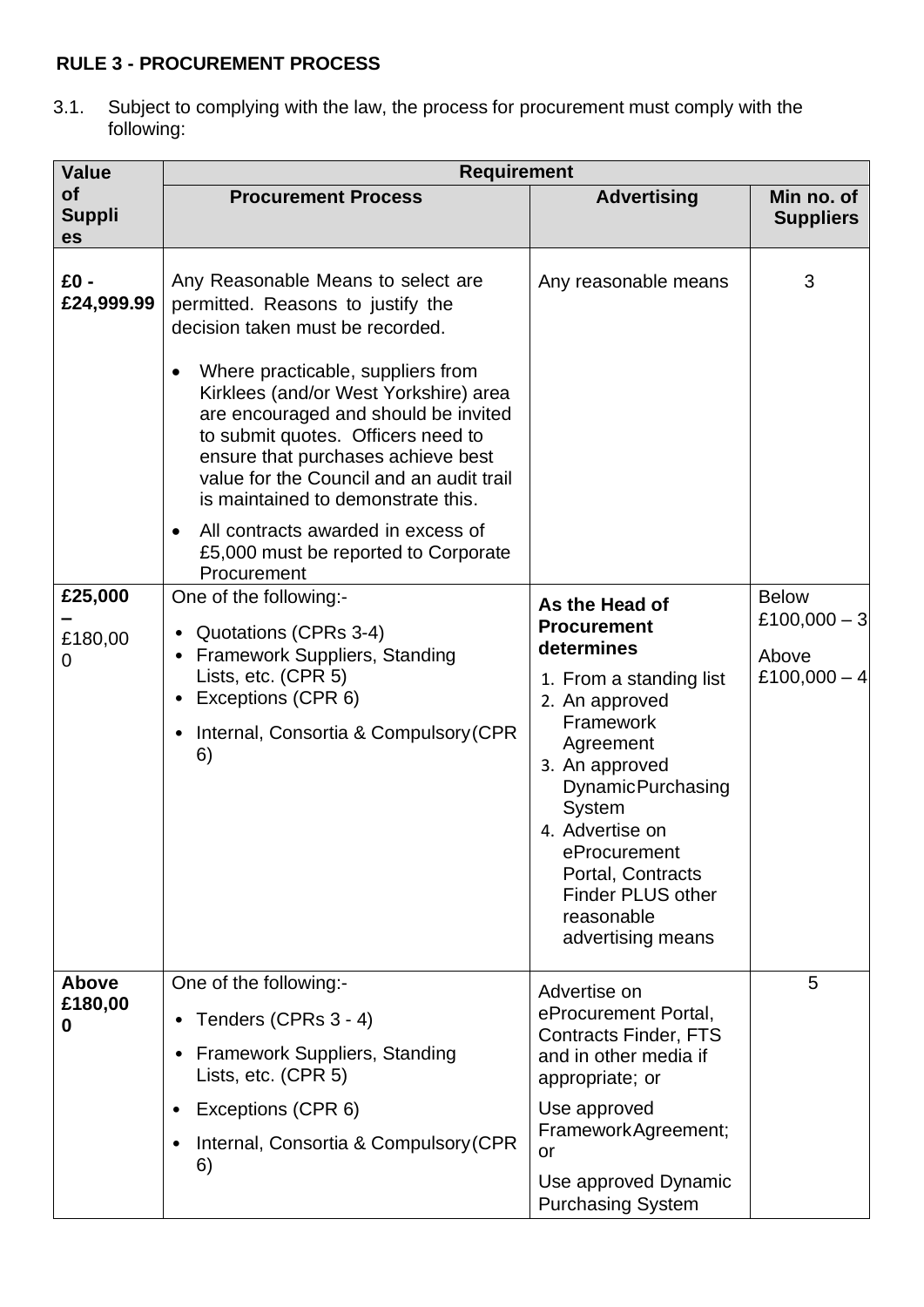- 3.2. These CPRs also apply to the selection of any nominated or named sub-contractor, product ormanufacturer whose use by a supplier is a requirement of a contract specification.
- 3.3. A Service Director must invite at least the number above of suppliers to submit a written Tender,unless:-
	- 3.1.1 an **approved<sup>3</sup>** Framework Agreement or Dynamic Purchasing System is being used (and in which case the rules of the Framework Agreement or the Dynamic Purchasing System must be followed); or
	- 3.1.2 it is otherwise agreed with the Head of Internal Audit in consultation with the Solicitor to the Council.
- 3.4. The Suppliers must be reasonably capable of, or have indicated that they are willing to, submit a Tender. If it is not possible to identify the number of suitable and/or willing prospective suppliers indicated above, the Service Director must retain a record of the efforts made and reasons why an appropriate number of suppliers could not be identified.

#### **Supplier Selection**

- <span id="page-10-0"></span>3.5. Service Directors must satisfy themselves that Suppliers have relevant and proportional minimum levels of Suitability.
- 3.6. Where the procurement process has an overall value of less than the supplies and services UK threshold, a qualification stage must not be used, although key, proportional, suitability questions linked to the subject matter of the contract should, as appropriate, be used to establish the suitability of the supplier. The questions (or absence of any) must be approved by the Head of Procurement.
- 3.7. When operating a procurement process with a value above the supplies and services UK threshold, the Service Director must use the Council's standard selection questionnaire to establish suitability and/or to establish a shortlist. Any variations to this must be agreed with the Head of Procurement who will notify relevant authorities as necessary.
- 3.8. The selection of any potential Supplier to submit a Tender must be on the basis of a consistent, fair, justifiable and rational method, approved by the Head of Procurement. Selection Criteria must be transparent and financial ratios to be used as part of the evaluation must be disclosed. When conducting a procurement process which is subject to the UK Procurement Rules, minimum standard and/or pass marks must be published in the relevant FTS contract notice or invitation to confirm interest.
- <span id="page-10-1"></span>3.9. Before any self-employed supplier is awarded a contract, the supplier's details must be obtained and assessed through the HMRC Employment Status Indicator (ESI) Tool. The results of this should be reported to the Head of Procurement. The Service Director and the Head of Procurement must agree on the approach to procurement if the assessment suggests that the Council faces any risk. Any proposal to engage a self-employed person must be agreed with the Head of Procurement.

 $3$  See CPR [5.17](#page-14-1)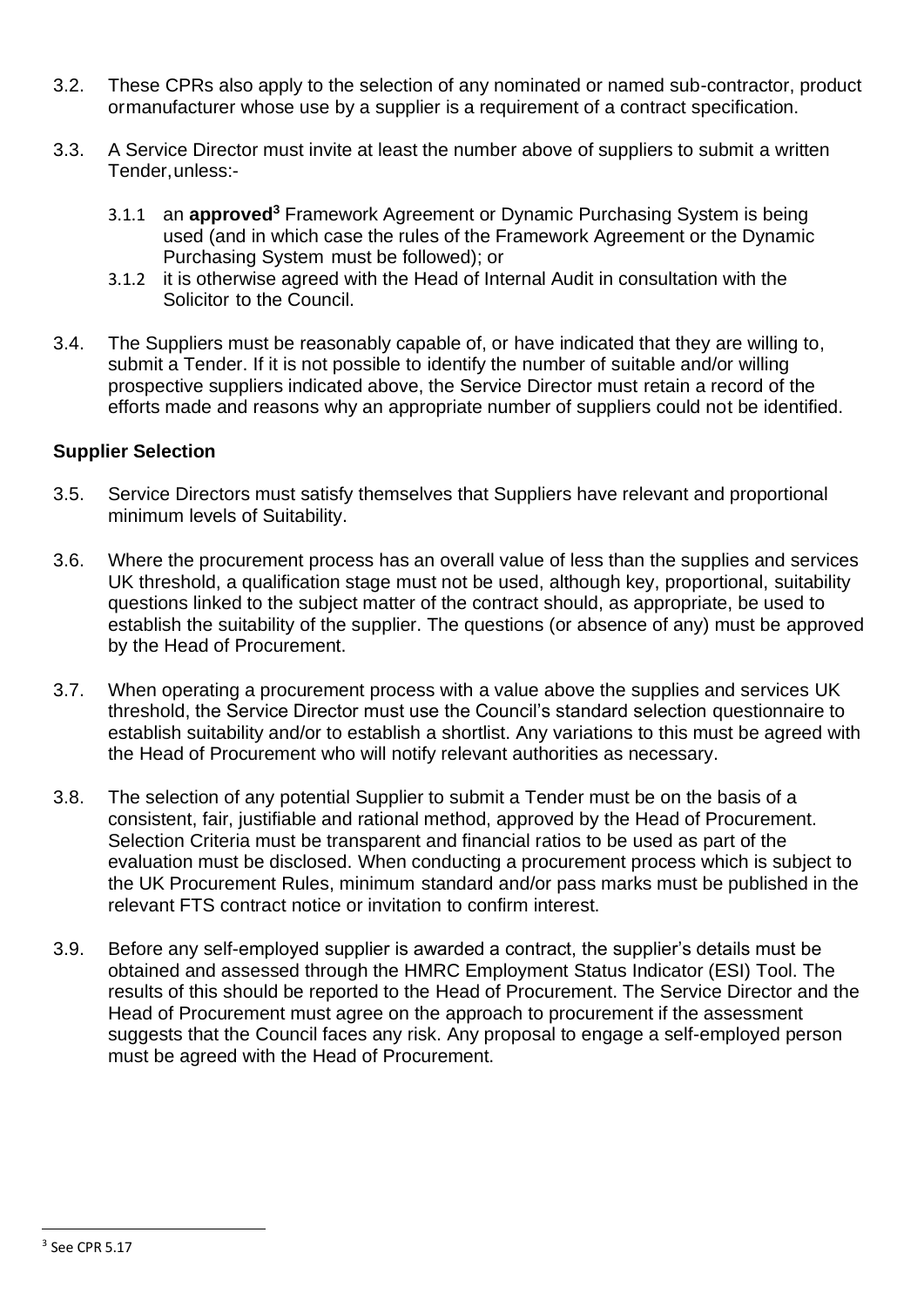# <span id="page-11-0"></span>**RULE 4 –TENDER RECEIPT & EVALUATION**

- 4.1 For Procurements which are valued above £25,000, suppliers must be required to submit Tendersby electronic means of communication unless the Head of Procurement agrees otherwise. This must be through the eProcurement Portal unless the Head of Procurement agrees otherwise. (If the Head of Procurement approves another means, they will be required to agree and supervise a fair means of tender opening).
- 4.2 All invitations must state clearly the date and time of return. Electronic Tenders must be returned in accordance with the approved tendering system requirements.
- 4.3 All electronic Tenders received by the appointed time will be opened at the same time by the Head of Procurement.
- 4.4 At the Tendering opening the Head of Procurement will maintain a written record of the:
	- 4.4.1 nature of the Supply;
	- 4.4.2 name of each supplier submitting a Tender and the date/time of receipt;
	- 4.4.3 name of suppliers failing to submit prices/proposal;
	- 4.4.4 prices from each supplier;
	- 4.4.5 names of the persons present at the opening;
	- 4.4.6 date and time of opening of Tenders;
	- 4.4.7 any reason for rejecting any Tender.
- 4.5 Late Tenders must not be accepted unless the lateness is caused by the Council or other matters reasonably outside of the control of the tenderer AND no unfair advantage is given to the bidder which submits the late Tender. Any decision to accept a late Tender will be made by the Head of Procurement following both (a) such verification as they feel appropriate and (b) approval by the Head of Internal Audit. However, deadlines may be extended at any time prior to their arrival so long as this complies with the principle of equal treatment and non-discrimination between tenderers.
- <span id="page-11-1"></span>4.6 Suppliers must always be required to submit bids which comply with the tender documents. Variant may be permitted providing that the tender documents:
	- 4.6.1 say whether a standard or reference bid is also required;
	- 4.6.2 include the minimum requirements to be met by the variants;
	- 4.6.3 set award criteria which can be applied to the variants.
- 4.7 Any variants which are submitted must conform to the requirements of the tender documents.
- 4.8 Tenders which do not comply with the CPR [4.6](#page-11-1) may be accepted by the Service Director, only after approval by the Head of Internal Audit.
- 4.9 The Service Director will carry out an evaluation of the Tenders received against the pre-set AwardCriteria (CPR [2.1.11\)](#page-6-1) and keep a written record of the analysis and outcome.
- 4.10 The use of or participation in e-auctions to set prices is permitted where:
	- 4.10.1 bids can be ranked automatically; and
	- 4.10.2 the mathematical formula to determine the rankings of the bids (or each variant where variants are permitted) is disclosed; and
	- 4.10.3 the written agreement of the Head of Internal Audit has been given; and
	- 4.10.4 the process is subject to supervision by the Head of Procurement.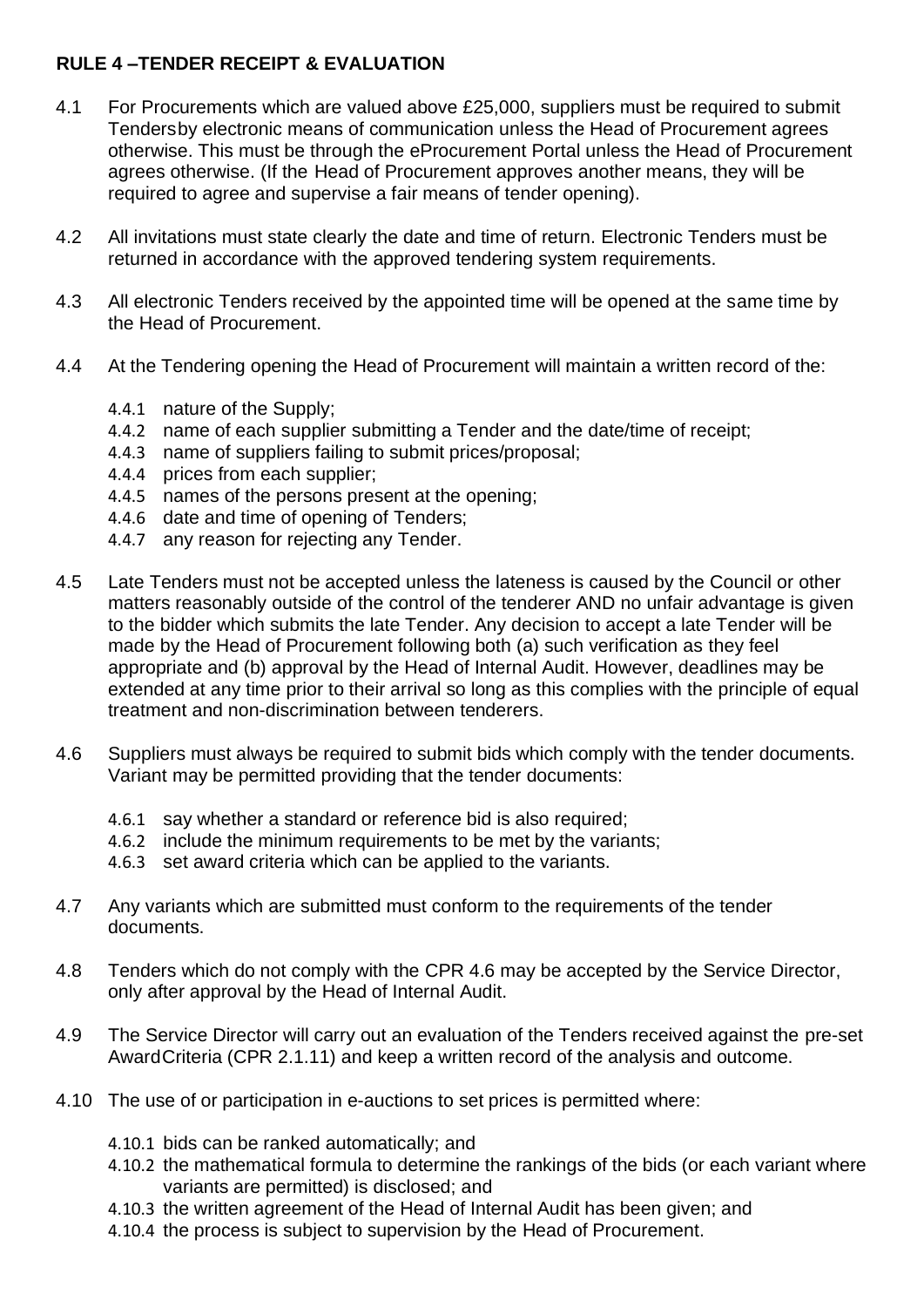- 4.11 The Service Director will require tenderers to explain the price or costs proposed in their tenderwhere tenders appear to be abnormally low.
- 4.12 The Service Director must ensure that, where required by UK procurement rules, appropriate notices of intention to award a contract to a particular supplier, or group of suppliers, are issued, and the necessary standstill period observed, prior to formal acceptance of the tender. The Head ofProcurement will supervise the production and issuance of the mandatory debrief letters and inform the Solicitor to the Council that the debrief process has completed satisfactorily prior to formal acceptance of any Tender.
- 4.13 Any complaint or challenge to the procurement process at any stage must immediately be referredto the Head of Procurement, who must take steps to investigate and (subject to CPR [4.15\)](#page-12-2) take action as necessary, taking guidance from the Solicitor to the Council and the Head of Internal Audit.
- 4.14 If a formal challenge is initiated (e.g. a formal letter before Court action is received or Court or arbitration proceedings are commenced) the Solicitor to the Council must be informed immediatelywith full objective disclosure of the facts relating to the issue(s), who will manage the claim. At this stage information exchange should be restricted and Service Directors must not copy dispute related information to anybody who has not seen it before until the Solicitor to the Council advises about confidentiality and Legal Privilege.

#### **Clarifications, Presentations and Interviews**

- <span id="page-12-2"></span>4.15 Where information or documentation submitted by a bidder is or appears to be incomplete (including where specific documents are missing) or erroneous or unclear, Service Directors may request the bidder concerned to submit, supplement, clarify or complete the relevant information or documentation, provided that requests for clarification:
	- 4.15.1 set an appropriate time limit for a reply; and
	- 4.15.2 do not request changes or otherwise seek to influence the bidder; and
	- 4.15.3 deal with all of the matters in the Tender which are incomplete or erroneous or unclear; and
	- 4.15.4 treat all tenderers equally and fairly and so, for example, the request:
		- a. must not occur before all of the bids have been subject to an initial evaluation;
		- b. must not unduly favour or disadvantage the bidder to whom the request is addressed; and
		- c. must be sent in the same way to all bidders unless there is an objectively verifiable ground justifying different treatment.
- <span id="page-12-0"></span>4.16 Clarity may also be facilitated through planned presentations designed to assist in understanding orverifying submitted bids. Clarification questions may be asked during such presentations and prior scoring may be appropriately moderated. All key information given in the presentation must be recorded thoroughly and any clarifications must be confirmed in writing.
- <span id="page-12-1"></span>4.17 Interviews and/or presentations which form part of the bid must be authorised by the Head of Procurement in writing. They must also be:
	- 4.17.1 Comprehensively recorded; and
	- 4.17.2 assessed according to transparent and objectively verifiable criteria connected to the subject matter of the contract; and
	- 4.17.3 supervised by the Head of Procurement.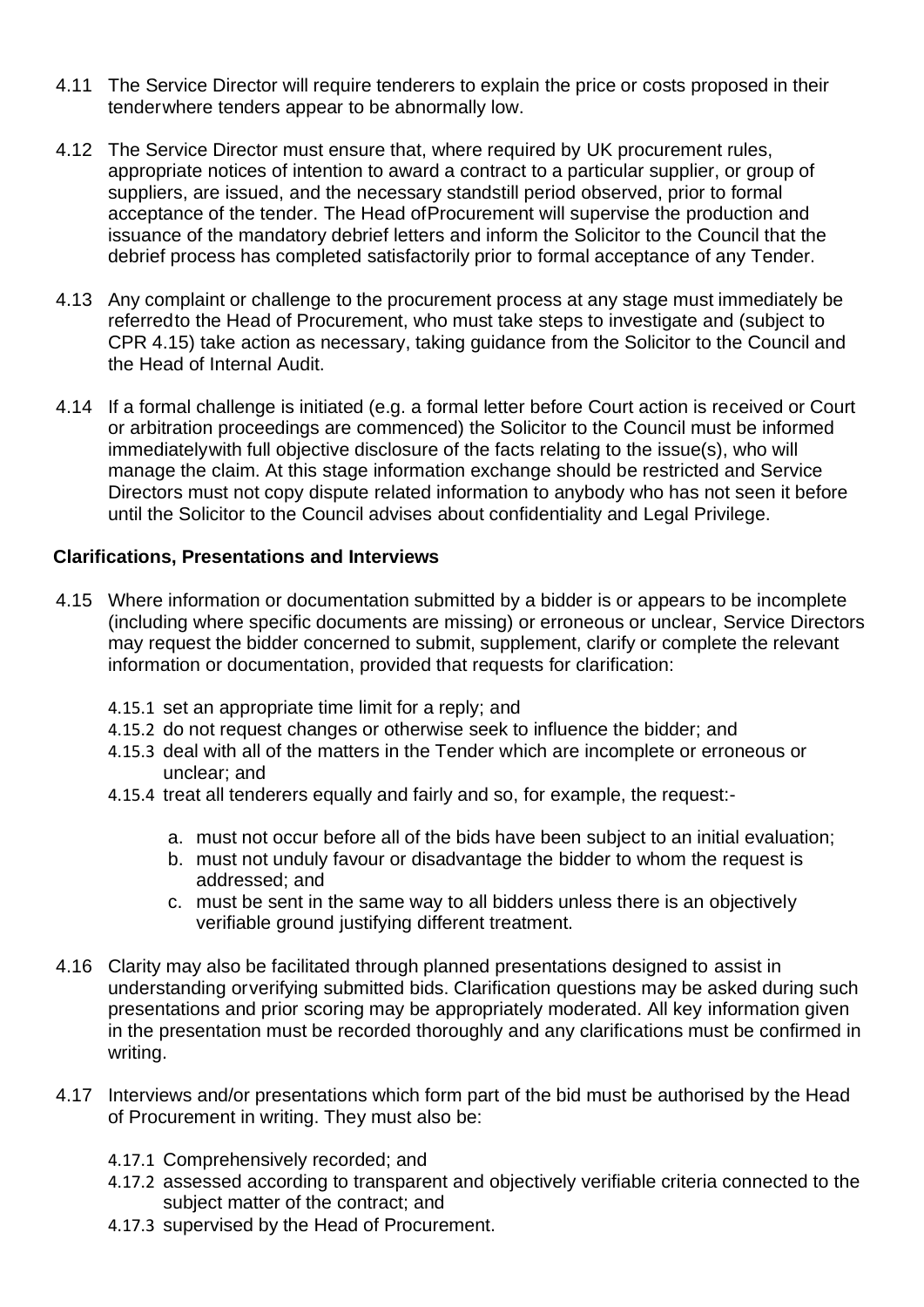#### <span id="page-13-0"></span>**RULE 5 –STANDING LISTS, DYNAMIC PURCHASING SYSTEMS AND FRAMEWORK AGREEMENTS: CREATIONAND USAGE**

<span id="page-13-1"></span>5.1 The Head of Procurement will maintain a list of approved central purchasing organisations, purchasing consortia and Council "trading services".

# **Standing Lists**

- 5.2 The Head of Procurement will determine for which types of Supply Council-wide Standing Lists must be kept (see CPR [6.12\)](#page-16-2). The Head of Procurement will notify the relevant Service Director of such decisions where the Standing List is Service specific and be responsible for creation and maintenance of Standing Lists which will be used Council-wide by any Service Director requiring Supplies of that type.
- 5.3 Standing Lists may be used for Supplies where the aggregated value (in compliance with the UK Procurement Rules) of the Supply in question does not exceed the relevant UK Threshold. A Framework Agreement or a Dynamic Purchasing System can be used where the aggregated value exceeds the relevant UK Threshold.
- 5.4 Standing Lists will be created by the selection of suppliers to be included from those responding to advertisements placed on at least the eProcurement Portal, Contracts Finder and other appropriate media as the Head of Procurement may determine. Standing Lists will remain valid for five years from creation. During that period the Standing List will remain open to the addition of further suppliers meeting the appropriate admission requirements and will remain advertised on the Council's web site for that time. Standing Lists must be renewed every 5 years.
- 5.5 Admission to a Standing List should be on the basis of a transparent, rational, justifiable evaluation of information submitted by prospective Suppliers relating to technical, financial and any other relevant matters determined by the Head of Procurement.
- 5.6 The Head of Procurement (in consultation with the Solicitor to the Council) may delete a supplier from a Standing List only where there is appropriate evidence and a written report justifying the action.
- 5.7 If there are insufficient suppliers on a Standing List, or too few are willing to submit Tenders, to meet the CPRs Tender requirements potential Suppliers must be sought as if a Standing List is not maintained.
- 5.8 Each Service Director must establish and advertise a set of fair, proportionate and transparent rules that reflect these CPRs which set out how Supplies will be procured through each Standing List which they are responsible for.

#### **Council Framework Agreements and Dynamic Purchasing Systems**

- 5.9 Framework Agreements and Dynamic Purchasing Systems may be used to source contracts for appropriate types of Supplies (subject to compliance with the UK Procurement Rules, as applicable).
- 5.10 Framework Suppliers will be chosen by a competitive process in accordance with these rules as if they were a Supply contract and in accordance with the UK Procurement Rules.
- 5.11 All Framework Agreements will be in the form of a written agreement detailing the method by which the Council will call off Supplies during the duration of the Framework Agreement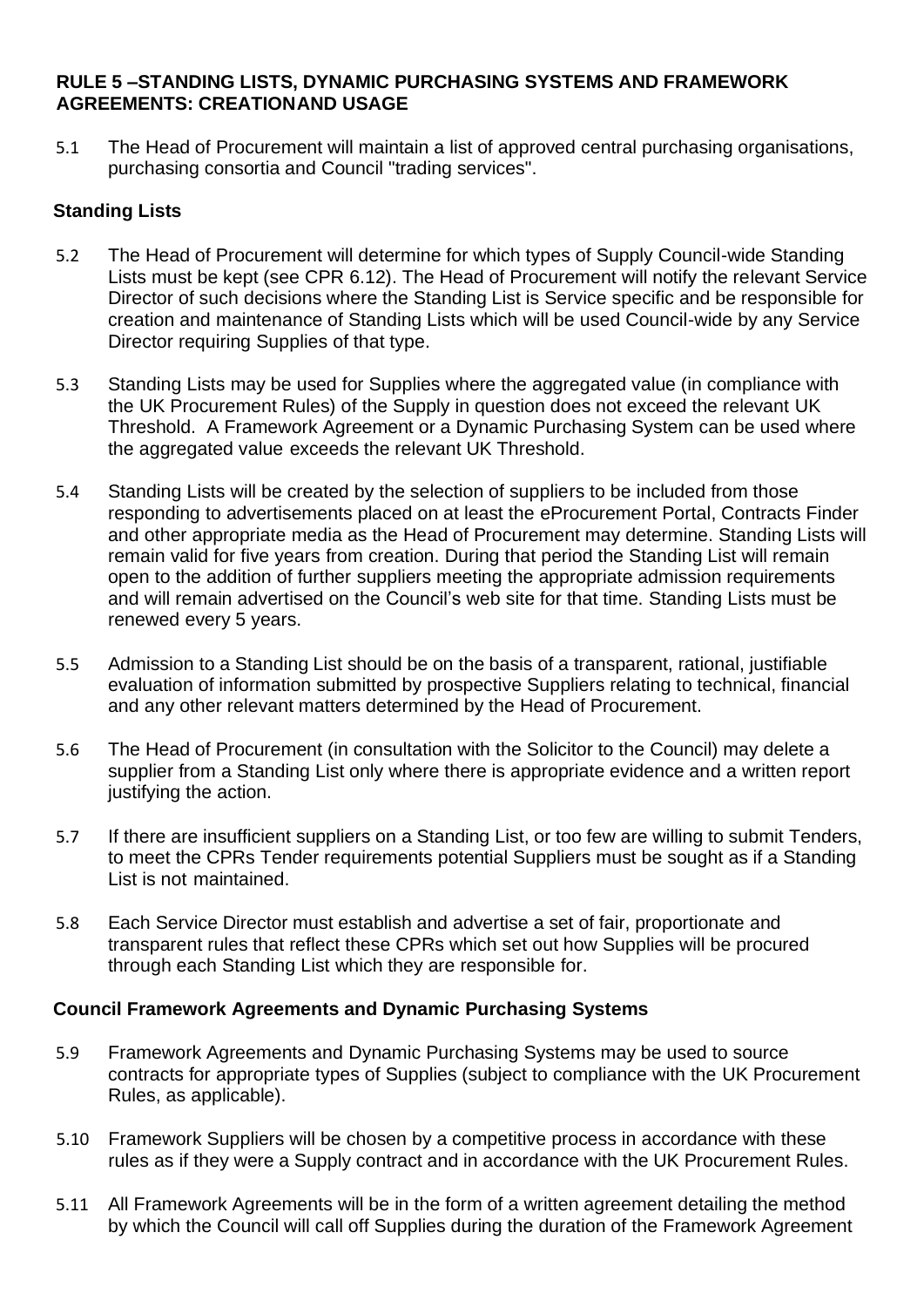and statingthat there will be no obligation to order any Supplies of any type from a Framework Supplier.

- 5.12 Framework Agreements above the UK Threshold must be closed to new entrants and must not last longer than 4 years without this being justified in a written assessment of the exceptional factors present and the approval of the Head of Procurement.
- 5.13 Contracts created through Framework Agreements must not be greater than 4 years in duration without being justified in a written assessment of the exceptional factors present and the approvalof the Head of Procurement.
- 5.14 Dynamic Purchasing Systems must:
	- 5.14.1 be set up by an advertised competitive process which is approved by the Head of Procurement; and
	- 5.14.2 remain advertised; and
	- 5.14.3 not limit the number of suppliers admitted to the system (but the system may be split into categories); and
	- 5.14.4 be set up with clear operative rules which involve obtaining Tenders from all suppliers on the system, or on the relevant category on the system, as appropriate; and
	- 5.14.5 be operated wholly electronically; and
	- 5.14.6 be open to new entrants; and
	- 5.14.7 be subject to consistent due diligence assessments of DPS participants
- 5.15 When using Framework Agreements or Dynamic Purchasing Systems, the Council must follow the procurement rules set out in the Framework Agreement or the Dynamic Purchasing System.
- 5.16 The Head of Procurement will ensure that the use of Framework Suppliers and Dynamic Purchasing Systems provide value for money, considering all procurement costs and alternative approaches.
- <span id="page-14-1"></span>5.17 The Head of Procurement will maintain a list of all approved Framework Agreements and Dynamic Purchasing Systems which Service Directors are permitted to use.

# **Use of Third Party Procurement Facilities**

- <span id="page-14-2"></span>5.18 Supplies may be obtained through third party Frameworks Agreements (provided that the Head of Procurement is satisfied that using such a method is demonstrated to represent value for money) that:
	- 5.18.1 are created by a public body or a private sector party as agent of a public sector body which is approved by the Head of Procurement (see also CPR [5.1\)](#page-13-1);
	- 5.18.2 have valid mechanisms that exist to enable the Council to use the Framework Agreement (including appropriate transparent referencing in the procurement documents and inclusion in the framework call of conditions);
	- 5.18.3 comply with the Council's Contract Procedure Rules, or in the opinion of the Head of Internal Audit, rules which are broadly comparable;
	- 5.18.4 where the UK procurement Rules apply, the procurement will not take the use of the framework more than 10% over the framework's advertised value.

# <span id="page-14-0"></span>**RULE 6 – EXCEPTIONS FROM COMPETITION**

<span id="page-14-3"></span>6.1 Subject to compliance with the UK Procurement Rules the following are exempted from the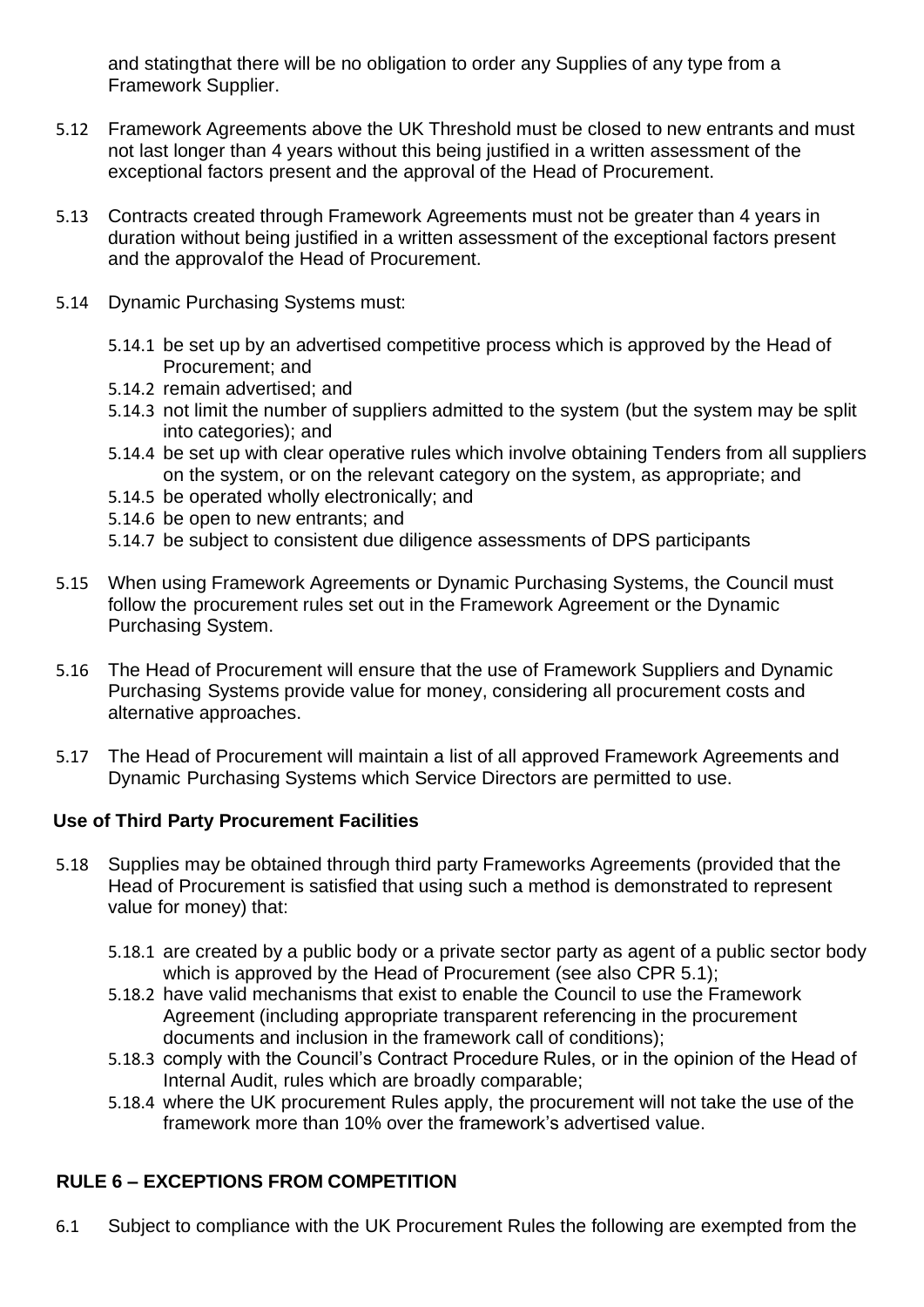competitive requirements of these CPRs<sup>4</sup>:

- 6.1.1 where there is genuinely only one potential Supplier, such as for works of art and copyrighted material or unique technology, where no reasonable alternative or substitute exists and the absence of competition is not the result of an artificial narrowing down of the parameters of the procurement;
- 6.1.2 items purchased or sold by public auction (in accordance with arrangements agreed by the Head of Internal Audit);
- 6.1.3 the selection of a supplier whose usage is a condition of a Grant funding approval;
- 6.1.4 the selection of a supplier on the instruction of a third party, providing the whole of the funding is met by the third party;
- 6.1.5 where CPR [6.12](#page-16-2) applies;
- 6.1.6 counsel or other external legal advice, provided that the Solicitor to the Council takes steps to ensure that value for money is being obtained;
- 6.1.7 a necessary Supply required extremely urgently, not due to any action or inaction of the Council, with the prior agreement of the Head of Internal Audit;
- 6.1.8 direct award from an approved Framework Agreement (see CPR [5.18\)](#page-14-2) which has validly been set up to be called off on a non-competitive basis and which was set up in accordance with the requirements of these CPR and the UK Procurement Rules;
- 6.2 The Service Director must make a written record of the justification for the selection of the Supplier. The Service Director must obtain the approval of the Head of Procurement before exercising the decision to apply an exception in respect of a supply valued in excess of £100,000. Value for money must be evidenced and recorded.

# <span id="page-15-0"></span>**6.3 Trial Purchases**

- 6.4 Service Directors may purchase a trial of a Supply which is new to the Council up to £100,000 without competition in order to ascertain if the Supply is of interest to the Council. Where an exception to competition in CPR [6.1](#page-14-3) does not apply, a full competition compliant with the CPR must be held following the trial if the Service Director wishes to continue with the type of Supply.
- 6.5 Arrangements must be made to ensure that the Supplier involved in the trial has not acquired anyadvantage through that involvement when compared to any alternative suppliers of a similar product. The Head of Procurement must approve any proposed trial arrangement exceeding £25,000.
- 6.6 The procuring Service Director and the Head of Procurement may decide that;
	- 6.6.1 An alternative means of selection of Suppliers to those required by these CPRs is appropriate (e.g. a Supplier shortlist other than described in these CPRs, negotiation with a single supplier not otherwise permitted, etc.) but they must record the reason fortheir decision and obtain the approval of the Head of Internal Audit.
	- 6.6.2 Following receipt of Tenders for the Supply, it is appropriate to seek to reduce the overall cost, or change other terms of the Supply by negotiation with one or more suppliers which have submitted Tenders.
	- 6.6.3 It is appropriate to negotiate a repeat, continuation or serial contract with an existing Supplier, by reference to the original Tender for the Supply.
	- 6.6.4 The use of another local authority as a supplier of services by its own labour or as a procurement agent acting on behalf of the council without competition is appropriate (although subject to UK Procurement Rules).

<sup>4</sup> When the UK Procurement Rules apply, these exemptions may not be permitted (Directors must check this)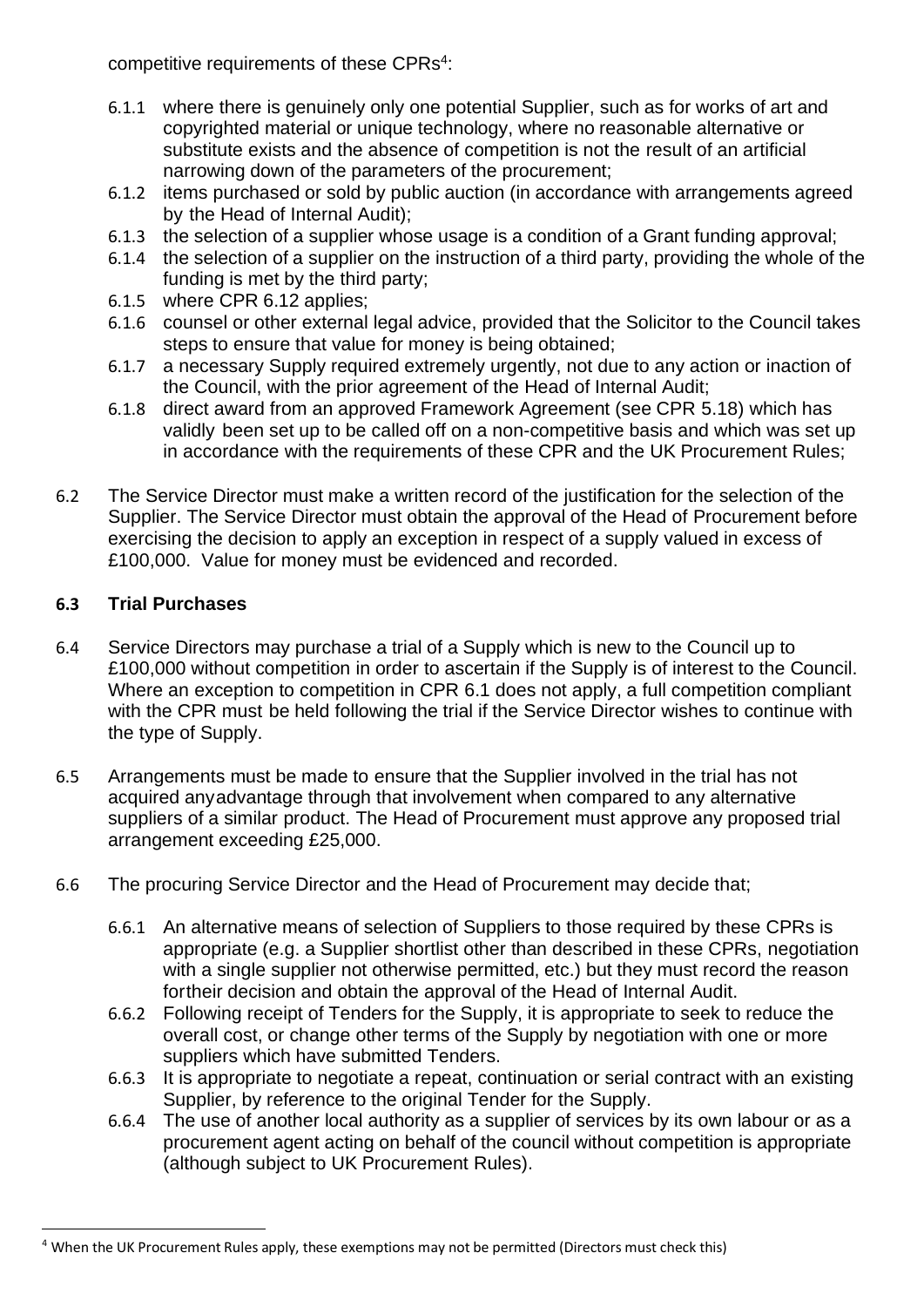**Note in the above**, in order to achieve internal check, the Head of Procurement alone cannot reach such decisions. Where the Head of Procurement is making a decision in relation to a Procurement exercise by their own Service Director, there must be consultation with the Head of Internal Audit.

#### **Negotiated Contracts**

- 6.7 Verbal negotiation must be undertaken by at least two Council Officers at least one of whom must be independent of the process and approved by (or included on a list of negotiators kept by) the Head of Procurement.
- 6.8 Written negotiation must be subject to evidenced independent check of process, calculation and overall value for money.
- 6.9 For any contract valued at above £100,000 the Service Director must obtain the approval of the Head of Internal Audit of the proposed terms of the negotiated Supply including its cost and thereason for choice before the contract is entered into.

#### **Legal Issues**

- 6.10 The Solicitor to the Council must be consulted in advance of any negotiation in respect of any contract estimated to exceed the UK threshold (except those in relation to Land where the Head for Corporate Property Management should be consulted irrespective of value).
- 6.11 Before a decision pursuant to CPRs [6.1](#page-14-3) to [6.3](#page-15-0) is made, the Head of Procurement will decide whetherthe purchase is likely to be on terms which would be acceptable to a private buyer operating under normal market economy conditions. If the Head of Procurement does not think that this is likely to be achieved, they must consult with the Solicitor to the Council about the possibility of subsidy control before approving the exemption from competition.

#### **Mandatory suppliers, frameworks agreements or dynamic purchasing systems**

- <span id="page-16-2"></span>6.12 In respect of defined categories of goods, works and services the Head of Procurement may determine (following a written risk assessment which, as appropriate, deals with the UK Procurement Rules and the possibility of state aid) that the use of one (or more) Suppliers is compulsory.
- <span id="page-16-3"></span>6.13 The Head of Procurement may also determine that Supplies of a particular type are to be obtained from Suppliers via a Framework Agreement or a Dynamic Purchasing System or Standing Lists, and set standards to be established in those arrangements.
- <span id="page-16-1"></span>6.14 Supplies must be obtained from internal Council Services (which are capable of supplying them directly) without competition except:-
	- 6.14.1 where Cabinet has determined that Supplies of a particular kind will be subject to a competitive process:
	- 6.14.2 in respect of the outsourcing of an activity having a value below £100,000;
	- 6.14.3 in respect of services provided within schools;
	- 6.14.4 in respect of ad hoc services for the design and construction of buildings or parts of buildings.

# <span id="page-16-0"></span>**RULE 7 - RECORD KEEPING AND REPORTING**

7.1 Service Directors must keep detailed written records of the progress of all procurement or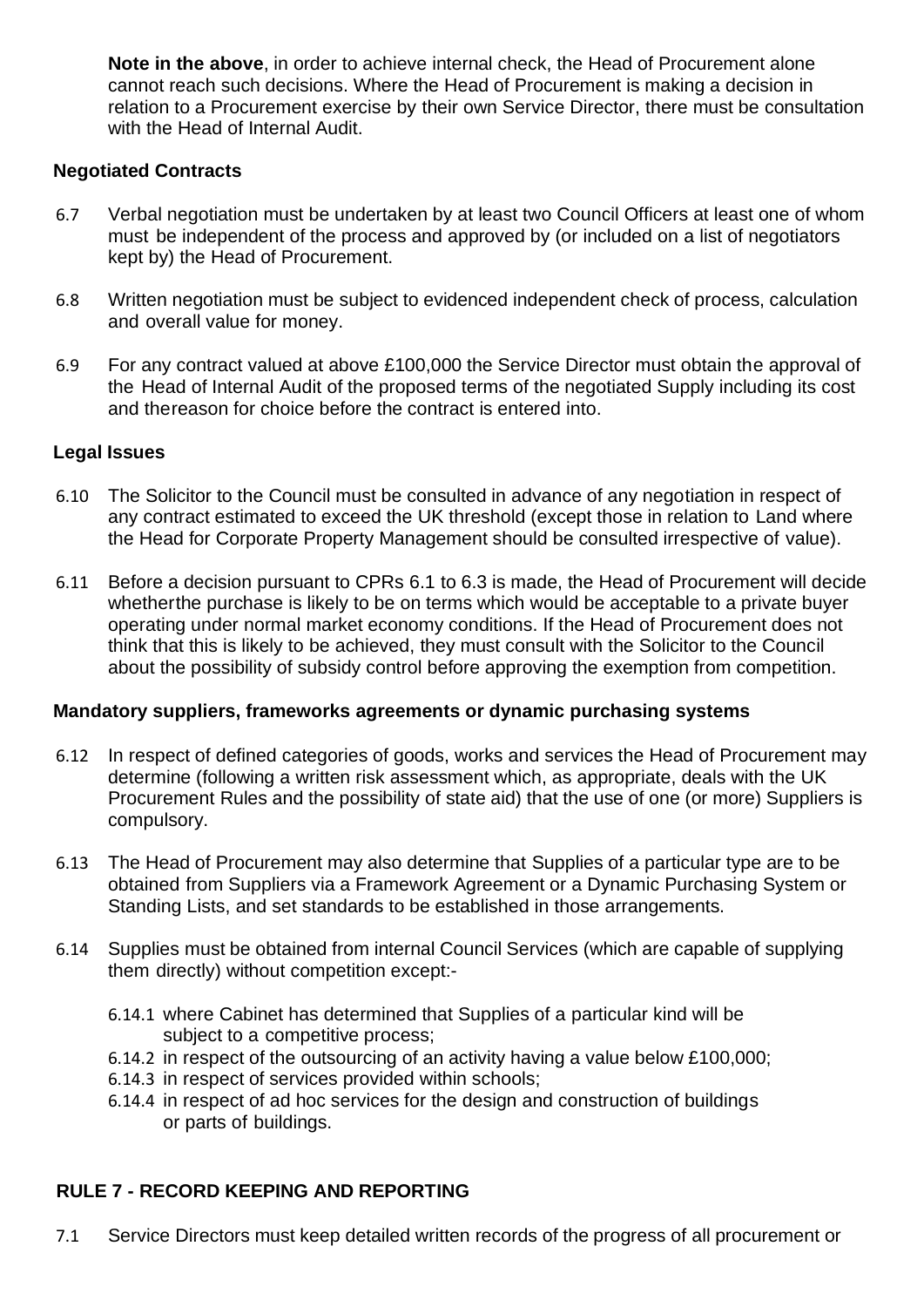disposalprocedures (including negotiation). To that end, Service Directors must ensure that they keep sufficient documentation to justify decisions taken in all stages of the procedure, such as documentation on:-

- 7.1.1 communications with economic operators and internal deliberations;
- 7.1.2 preparation of the procurement or sale documents;
- 7.1.3 any interviews, other dialogue or negotiation;
- 7.1.4 supplier vetting; and
- 7.1.5 reasons for award of the contract.

The documentation must be kept for a period as defined within the Councils relevant retentionschedule.

- 7.2 A full trail of electronic Tenders received must be recorded on the eProcurement Portal or retained in a database approved by the Head of Internal Audit.
- <span id="page-17-1"></span>7.3 All contracts over £5,000 must be reported to the Head of Procurement who will arrange to publish these transactions on the statutory contracts register (also see [Appendix](#page-28-0) 2).
- 7.4 The relevant Service Director must complete the Council's standard 'Regulation 84 Report' template by the end of each procurement process which is subject the UK Procurement Rules.
- 7.5 Each Service Director must promptly provide to the Head of Procurement the information specifiedin [Appendix](#page-28-0) 2.
- 7.6 The Head of Procurement must ensure that the appropriate publications are made to comply withthe Local Government Transparency Requirements (and each Service Director will notify the Head of Procurement of any expenditure above £500; also see CPR [7.3](#page-17-1) above).
- 7.7 The Service Director must keep a written record of the reasons for using a negotiated procedure

#### <span id="page-17-0"></span>**RULE 8 - INCOME CONTRACTS & CONCESSIONS**

- 8.1 CPR 8 Includes nil value and disposal contracts but excludes Land.
- <span id="page-17-2"></span>8.2 CPRs [8.2](#page-17-2) to [8.8](#page-18-0) apply when the Council intends to derive income from:-
	- 8.2.1 the disposal of property (other than Land);
	- 8.2.2 the sale of a right to exploit a business opportunity;
	- 8.2.3 the operation of business activity.
- 8.3 Where the Council is proposing to enter into an Income Contract at manifestly less than market value where the market value is estimated at £1,000 or more, the Head of Internal Audit must be consulted and they will decide whether this amounts to a Grant (and so FPR 4 applies instead of CPR 8).

#### **The disposal of an asset**

- 8.4 The procedure for the disposal of assets is:-
	- 8.4.1 assets valued up to £25,000 must be disposed of by a method chosen by the Service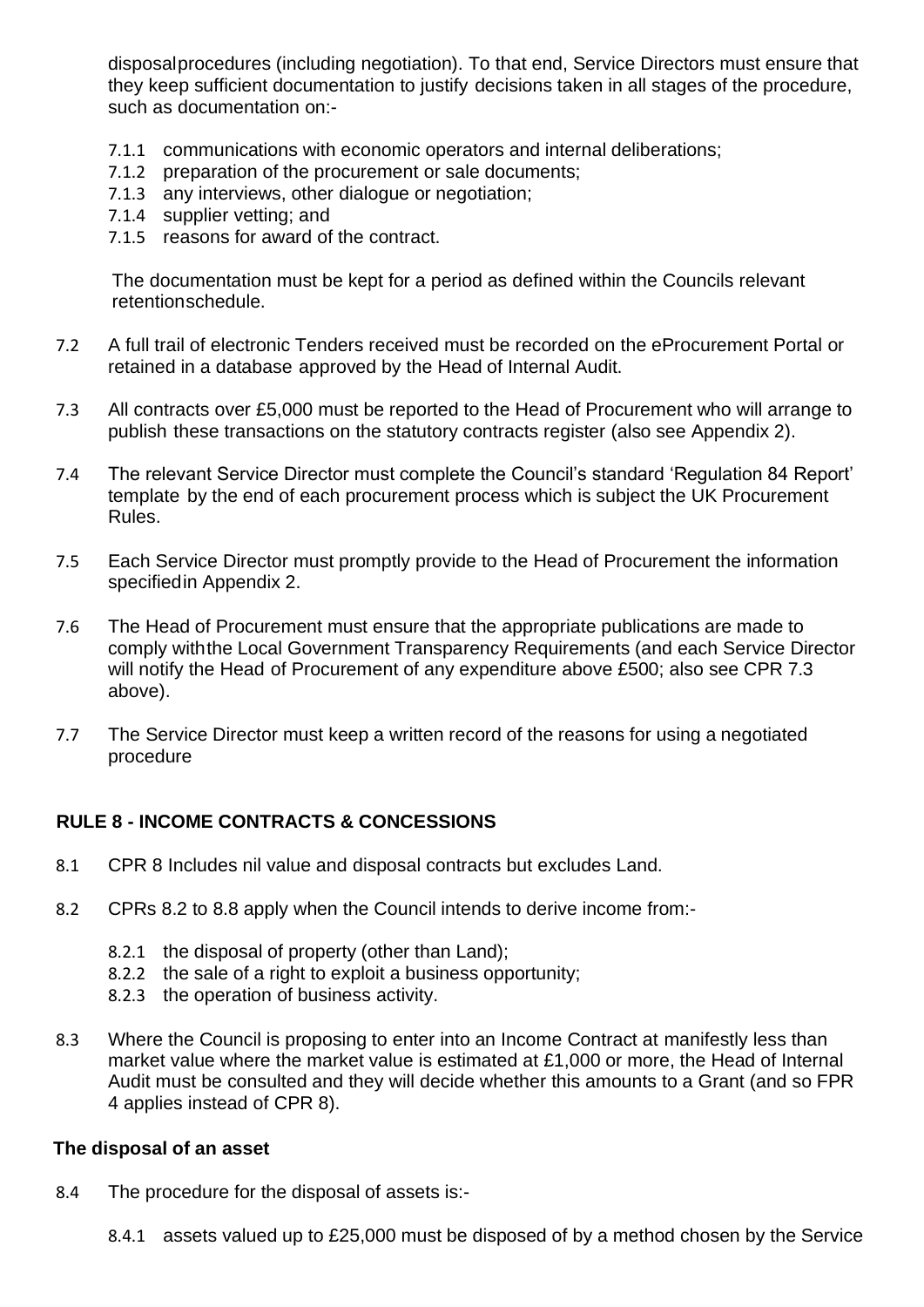Director and a written justification of the choice retained;

- 8.4.2 assets valued above £25,000 must be disposed of following public notice either by open Tender process, closed Tender process involving at least 3 prospective purchasers or public auction. The use of the Council web site is permissible for this purpose.
- 8.5 Leased assets must be disposed of only in accordance with the instruction of the lessor.

# **The sale of a right to exploit a business opportunity**

- 8.6 The letting of rights to exploit a business opportunity for the contractor's own benefit (for example, advertisement space on Council Land) (a 'business opportunity contract') must be subject to a written contract and must only take place following a competitive selection process asset out below or written approval of other means from the Head of Procurement based on a detailed business case which, where appropriate, includes consideration of matters such as state aid.
	- 8.6.1 A business opportunity contract that will not generate income in excess of £25,000 over the duration of the contract may be sourced by any reasonable means and should be arranged and undertaken by the Service Director responsible for the activity.
	- 8.6.2 The Head of Procurement must direct and supervise the tendering of any arrangement expected to generate income in excess of £25,000.

# **The operation of business activity, beyond that normally undertaken by a local authority.**

- 8.7 If an Income Contract is intended to be or become profitable or be commercial in nature, advice must be obtained from the Solicitor to the Council.
- <span id="page-18-0"></span>8.8 If an Income Contract has any potential to distort the relevant market advice must be obtained from the Solicitor to the Council.

# **Concession Contracts**

- 8.9 Concession contracts for works or services are a type of Supply contract and the procurement of all Concessions shall follow the competitive and contracting requirements in these CPRs for Supplies.
- 8.10 Concession contracts for works or services with a value of £4,104,000 or more are subject to the Public Concessions Regulations 2016 and will be subject to such additional procurement process requirement(s) as the Head of Procurement feels are necessary to comply with these Regulations.

# **Valuation**

- 8.11 The value of a Concession contract shall be the total turnover of the concessionaire generated over the duration of the contract, net of VAT, in consideration for the Supplies which are the object of the Concession contract and for any ancillary Supplies.
- 8.12 The value of an Income Contracts is the gross income generated by the Council as a result of the rights granted, or goods, works or services supplied by the Council.
- 8.13 When calculating the estimated value of a Concession contract or Income Contract, Service Directors shall, where applicable, take into account:-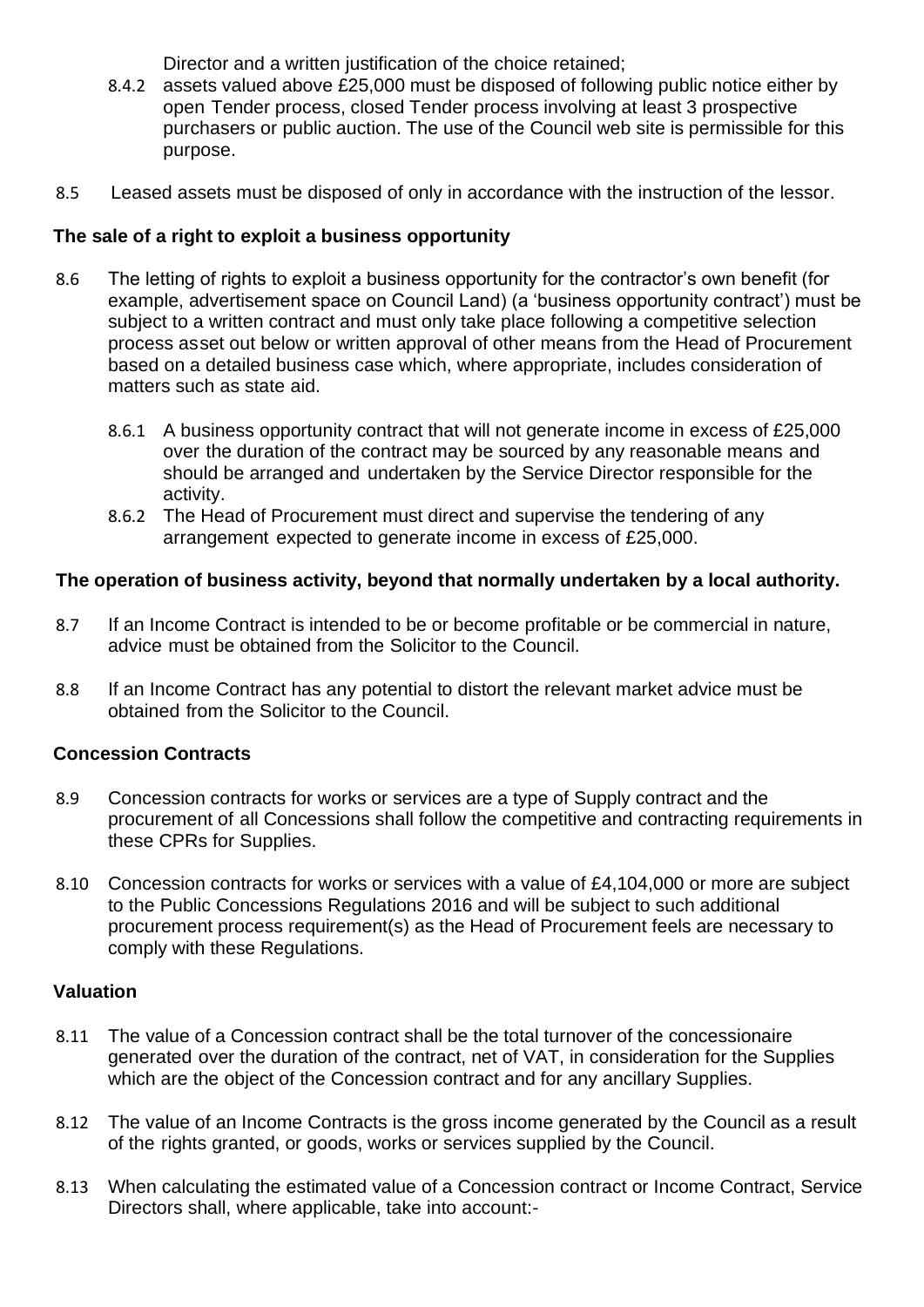- 8.13.1 the value of any form of option and any extension of the duration of the contract;
- 8.13.2 revenue from the payment of fees and fines by the users of the works or services or public other than those collected on behalf of the Council;
- 8.13.3 payments or any other financial advantages, in any form, from the Council or any other public authority to the contractor;
- 8.13.4 the value of grants or any other financial advantages, in any form, from third parties for the performance of the contract;
- 8.13.5 revenue from sales of any assets which are part of the contract;
- 8.13.6 the value of all the supplies and services that are made available to the contractor by the Council, provided that they are necessary for executing the works or providing the services;
- 8.13.7 any prizes or payments to candidates or tenderers.

# <span id="page-19-0"></span>**RULE 9 - LAND**

- <span id="page-19-3"></span>9.1 Procurement of Land will generally be by the means described in this CPR 9. The Head of CorporateProperty Management must be consulted in respect of all Land transactions of any value except where the Solicitor to the Council authorises other nominated officers to deal with tenancies or licences for specific purposes.
- 9.2 The Head of Corporate Property Management (and any other Director authorised so to do) will arrange the acquisition or disposal of estates or interests in land (including any buildings erected onit) either pursuant to the authority delegated to him by a Service Director in accordance with Part 3(Section F) of the Constitution or, in the case of a decision made by Cabinet then in accordance withthe authority delegated to him from the Cabinet.
- 9.3 Where any proposed land transaction cannot be executed within the terms established in this rule,arrangements must be agreed between the Head of Corporate Property Management and the Solicitor to the Council, and details of the process leading to the transaction must be recorded, andthe circumstances reported to Cabinet either for information, if falling within the delegated authority of officers, or in order to secure the relevant authority to give effect to the transaction.
- 9.4 Where Land is sold at a public auction, the Head of Corporate Property Management must submit asealed reserve price (prepared by a qualified valuer on a professional basis) for consideration alongside the bids submitted or made. If a successful bid is less than the reserve price then the Head of Corporate Property Management may accept a lower bid provided that such lower bid is not less than 10% below the professional valuation of the reserve price.

# <span id="page-19-1"></span>**RULE 10 – EXECUTING CONTRACTS**

# **Supplies**

<span id="page-19-2"></span>10.1 A contract may only be awarded where the Service Director has sufficient approved budget to meet

the first year costs and is satisfied that there is likely to be sufficient ongoing funding to meet thecontractual cost through the anticipated life of the contract.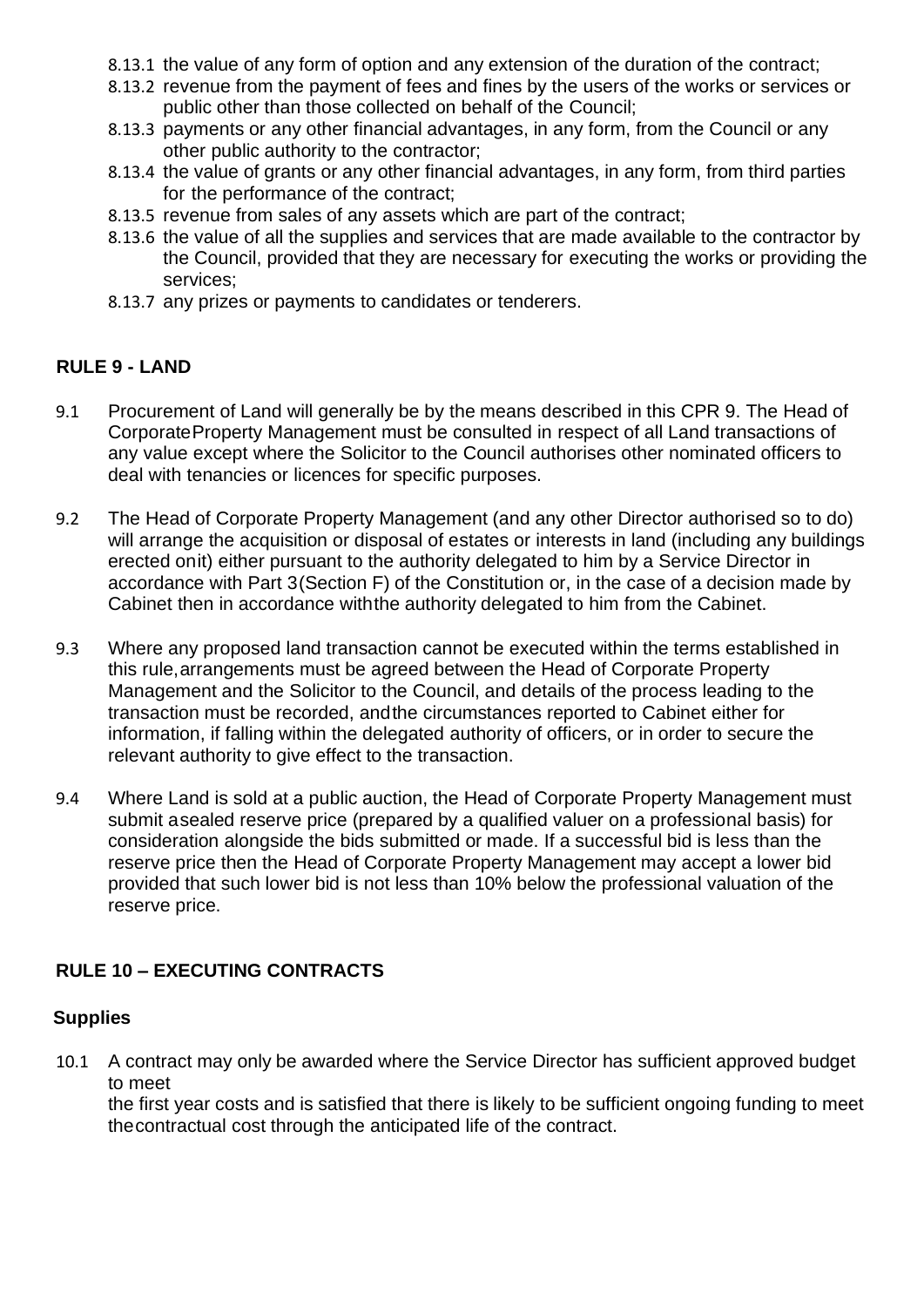- 10.2 Contracts for all Supplies (which includes call-offs from Framework Agreements and Dynamic Purchasing Systems), Concessions, Income Contracts and Framework Agreements up to the UK supplies and services threshold must be in writing and can be made by the Service Director either:
	- where appropriate, by issuing the order through the Council's electronic purchasing system (currently SAP) and incorporating the correct standard terms; or
	- By issuing (electronically or on paper) contract terms which the Service Director hasassessed as being appropriate both in terms of suitability and risk.
- 10.3 If the Service Director and Solicitor to the Council decide that it is appropriate for the contract to be sealed (or if it is required by law), the contract will be executed by the Solicitor to the Council.
- 10.4 The Head of Procurement must ensure that the Councils electronic procurement systems are setup so that the most appropriate Official Council Order are available to be attached to the supply being purchased.
- <span id="page-20-1"></span>10.5 Contracts for all Supplies (which includes call-offs from Framework Agreements and Dynamic Purchasing Systems), Concessions, Income Contracts and every Framework Agreement with an estimated value above the UK supplies and services threshold must be in writing and must (subject to CPR [10.6\)](#page-20-0) be either:
	- made under the corporate common seal of the Council, attested by one legal officer; or
	- signed by two legal officers;

who have been nominated as contract signatories by the Solicitor to the Council under their Scheme of Officer Delegations.

- <span id="page-20-0"></span>10.6 Not withstanding CPR [10.5,](#page-20-1) the Solicitor to the Council may authorise officers who are not Legal Officers to sign specific or specialist contracts for Supplies above the UK supplies and services threshold. Two authorised officers must sign each such contract.
- 10.7 The Solicitor to the Council may, subject to including appropriate restrictions and/or instructions designed to achieve valid execution of the relevant contracts and suitable record keeping, provide third parties with a power of attorney to sign Council contracts of values below the EU supplies andservices threshold.

#### **Land**

- 10.8 The Solicitor to the Council will complete all land transactions, including acquisition or disposal by way of freehold or leasehold purchase or sale or the taking or granting of all short or long term leases or tenancies and other deeds and documents associated with Land. The Solicitor to the Council may nominate other officers to enter into Land commitments and arrangements using documentation previously approved by theSolicitor to the Council.
- 10.9 Any contract for the sale or acquisition of, or any other deed or document relating to, Land must either be signed by, or have the corporate common seal affixed in the presence of, the Solicitor to the Council (or by a legal officer nominated by him or her). Additionally, the Solicitor to the Council may authorise other nominated officers to be authorised signatories to tenancies or licences for specific purposes as referred to in CPR [9.1.](#page-19-3)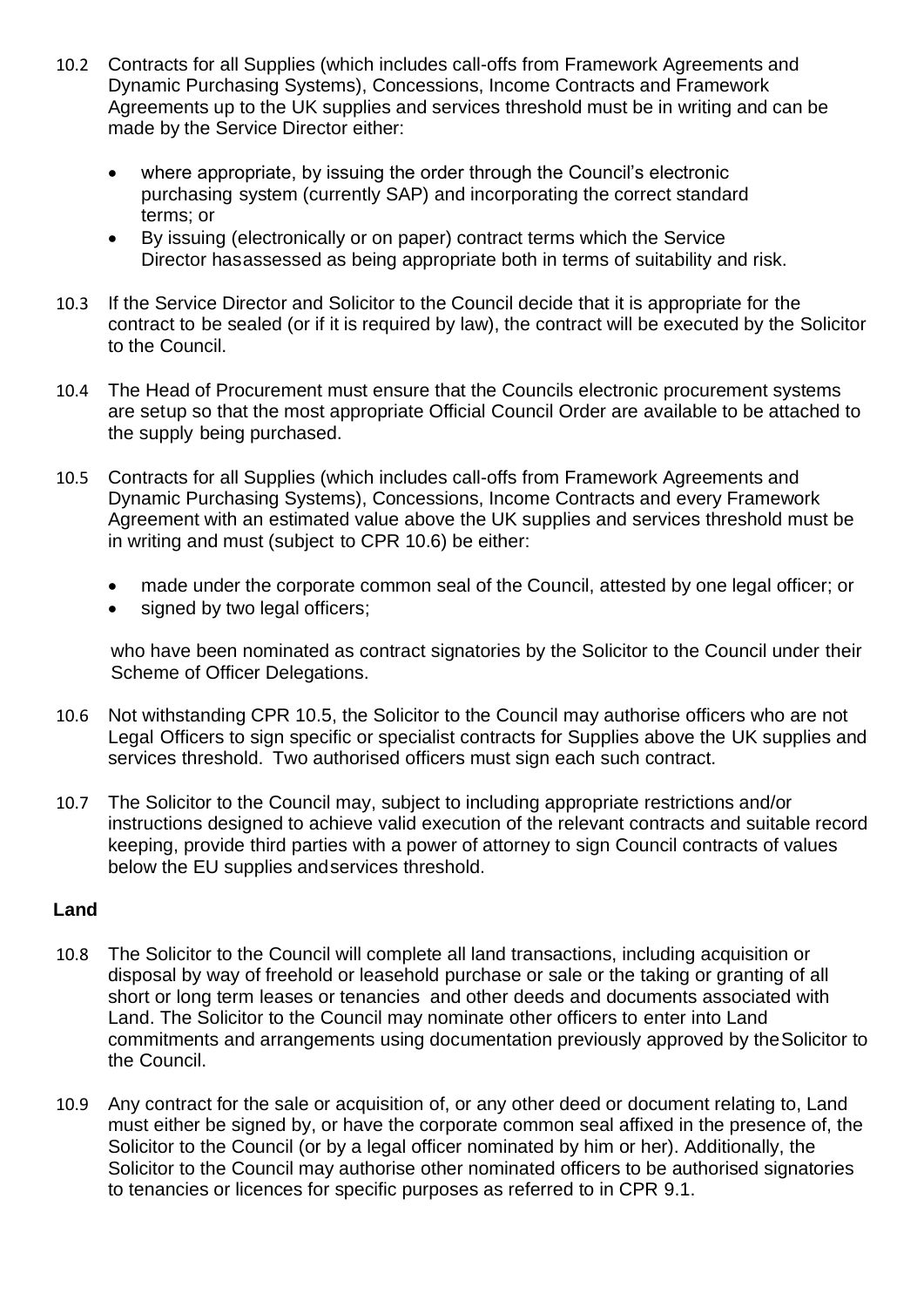#### **General**

10.10 The Solicitor to the Council is entitled to sign any agreement in any way related to Procurement,Supplies, Concessions or Income Contracts or any security instrument (regardless of whether another officer including the Chief Executive may sign such things), subject to CPR [10.5](#page-20-1) and provided that this is not subject to any contrary direction from the Council or Cabinet.

# <span id="page-21-0"></span>**RULE 11 – VARIATION AND TERMINATION OF CONTRACTS AND RELEASE OF BONDS**

- 11.1 It is recognised that during the term of a Contract, modifications may be proposed, which if adopted would result in additional Works, Goods and/or Services, which were not considered when the original procurement took place, being procured or otherwise would alter the overall nature of the Contract. There are significant limitations upon the Council being able to make such modifications, especially where the Regulations apply. When considering a variation, modification or the termination of an existing Contract, advice must be sought in advance from the Corporate Procurement Service and with the Solicitor to the Council.
- 11.2 A Service Director may terminate any contract strictly in accordance with any contractual provision which allows for termination without fault, but with prior consultation with the Head ofProcurement if alternative Supplies would be required.
- 11.3 A Service Director, in consultation with the Solicitor to the Council, has the power to terminate any contract in the event of any breach of contract justifying termination, where in the opinion of these officers no other remedy is appropriate. Where the financial implications of a decision to terminate a contract exceed, or may exceed £100,000, the reason for termination and any consequences must be reported to the next meeting of the Cabinet.
- 11.4 The Solicitor to the Council may release any bond held by the Council, on request from the Head of Procurement.
- 11.5 The Head of Internal Audit is entitled to negotiate with any bond issuer on sums of settlementproposed, and in consultation with the Solicitor to the Council accept such proposed sums.
- <span id="page-21-2"></span>11.6 Service Directors may vary contracts by operating 'clear, precise and unequivocal contractual review clauses' which were advertised in the original Procurement, strictly in accordance with thecontract.
- 11.7 Any variation with a value above £25,000 to a contract which cannot be fulfilled by following CPR [11.6](#page-21-2) must be subject to the approval of the Head of Procurement.
- 11.8 Any variation to a contract which cannot be fulfilled by following CPR [11.6](#page-21-2) must be made in writing and signed in accordance with CPR 10 even if it does not need a competitive Procurement process.

# <span id="page-21-1"></span>**RULE 12 - MISCELLANEOUS**

12.1 A Special Purpose Vehicle (as a limited liability company or otherwise) to be wholly or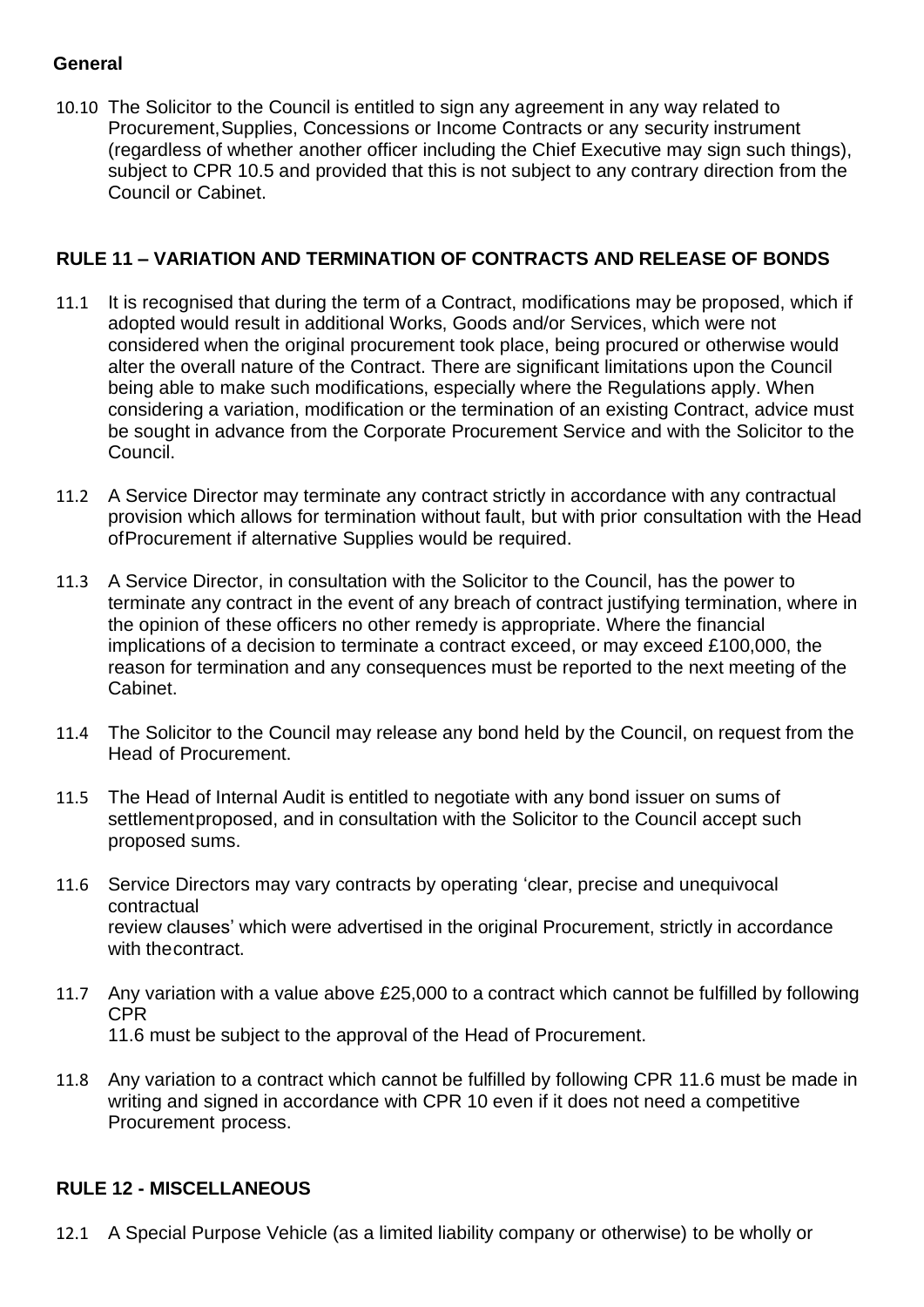partially owned or controlled by the Council, will only be formed or joined on the approval of the Cabinet,following a detailed evaluation by the Solicitor to the Council and the Chief Finance Officer. This does not apply to any purchase of shares or similar for the purpose of investment.

Approved by Council Apply from 1 June 2021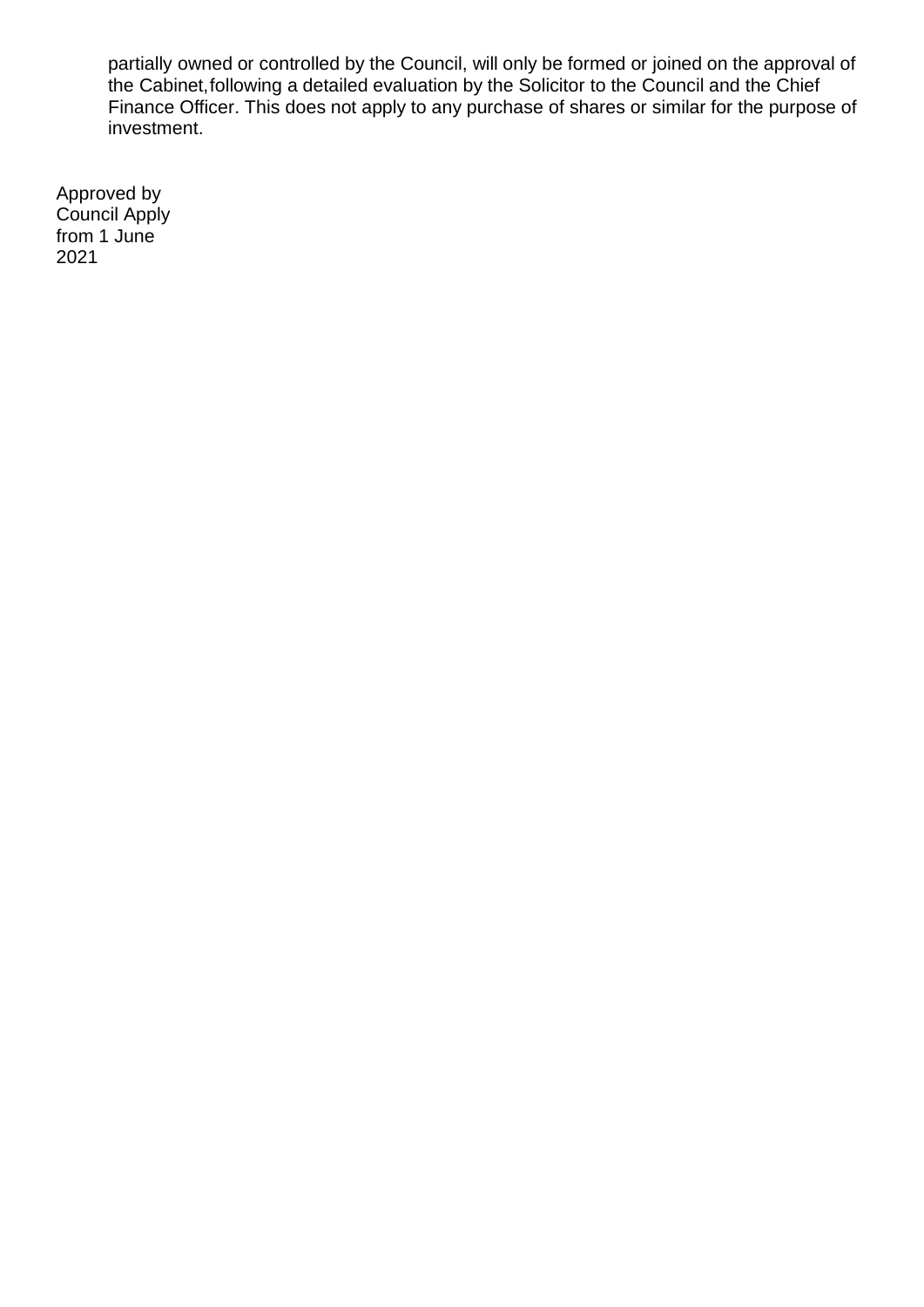# <span id="page-23-0"></span>**DEFINITIONS**

| <b>Award Criteria</b>                            | Relate directly to the goods, services or works to be provided. Award<br>criteria<br>evaluate supplier's offers made in relation to fulfilling the<br>Council's requirements for the Supply, in particular the<br>Specification.                                                                                                                                                                                                                                                                                                                                                                                            |
|--------------------------------------------------|-----------------------------------------------------------------------------------------------------------------------------------------------------------------------------------------------------------------------------------------------------------------------------------------------------------------------------------------------------------------------------------------------------------------------------------------------------------------------------------------------------------------------------------------------------------------------------------------------------------------------------|
| <b>Chief Executive</b>                           | The Chief Executive is the head of the Council's paid staff and<br>its principaladviser on policy matters and leads the discharge of<br>Council strategy and responsibilities.                                                                                                                                                                                                                                                                                                                                                                                                                                              |
| <b>Chief Finance Officer</b>                     | Means the Service Director - Finance                                                                                                                                                                                                                                                                                                                                                                                                                                                                                                                                                                                        |
| <b>Commissioning</b>                             | The relationship between commissioning and procurement is<br>described in the diagram in Appendix 3.                                                                                                                                                                                                                                                                                                                                                                                                                                                                                                                        |
| <b>Concession</b>                                | Is where a Supplier is remunerated mostly through being permitted<br>to runand exploit the work or service and is exposed to a potential<br>loss on its investment.                                                                                                                                                                                                                                                                                                                                                                                                                                                         |
| <b>Conflict of Interest</b>                      | Means any interest outside of the Council which may appear to an<br>objective bystander to affect the fair judgment of an Officer or<br>Member or any other person acting on the Council's behalf in the<br>Procurement of a Supply or the disposal of property (including<br>Land). The concept of conflict of interest shallat least cover any<br>situation where the relevant person has, directly or indirectly, a<br>financial, economic or other personal interest which might be<br>perceived to compromise their impartiality and independence in<br>the context of a Procurement or sale procedure.                |
| <b>Contract</b>                                  | Means any form of contract, agreement for the supply of any<br>works, goods, or services that the Council enters into (whether by<br>purchase, lease, hire or any other arrangement).                                                                                                                                                                                                                                                                                                                                                                                                                                       |
| <b>Contract Procedure</b><br><b>Rules (CPRs)</b> | Means these Contract Procedure Rules.                                                                                                                                                                                                                                                                                                                                                                                                                                                                                                                                                                                       |
| Data<br><b>Protection</b><br>Legislation         | Means all applicable data protection and privacy legislation in force<br>from time to time in the UK including the retained EU law version of<br>the General Data Protection Regulation ((EU) 2016/679) (UK<br>GDPR), the Data Protection Act 2018 (DPA 2018) (and regulations<br>made thereunder), the Privacy and Electronic Communications<br>Regulations 2003 (SI 2003/2426), the Data Protection, Privacy and<br>Electronic Communications (Amendments etc) (EU Exit) Regulations<br>2019/419 and the guidance and codes of practice issued by the<br>Information Commissioner or other relevant regulatory authority. |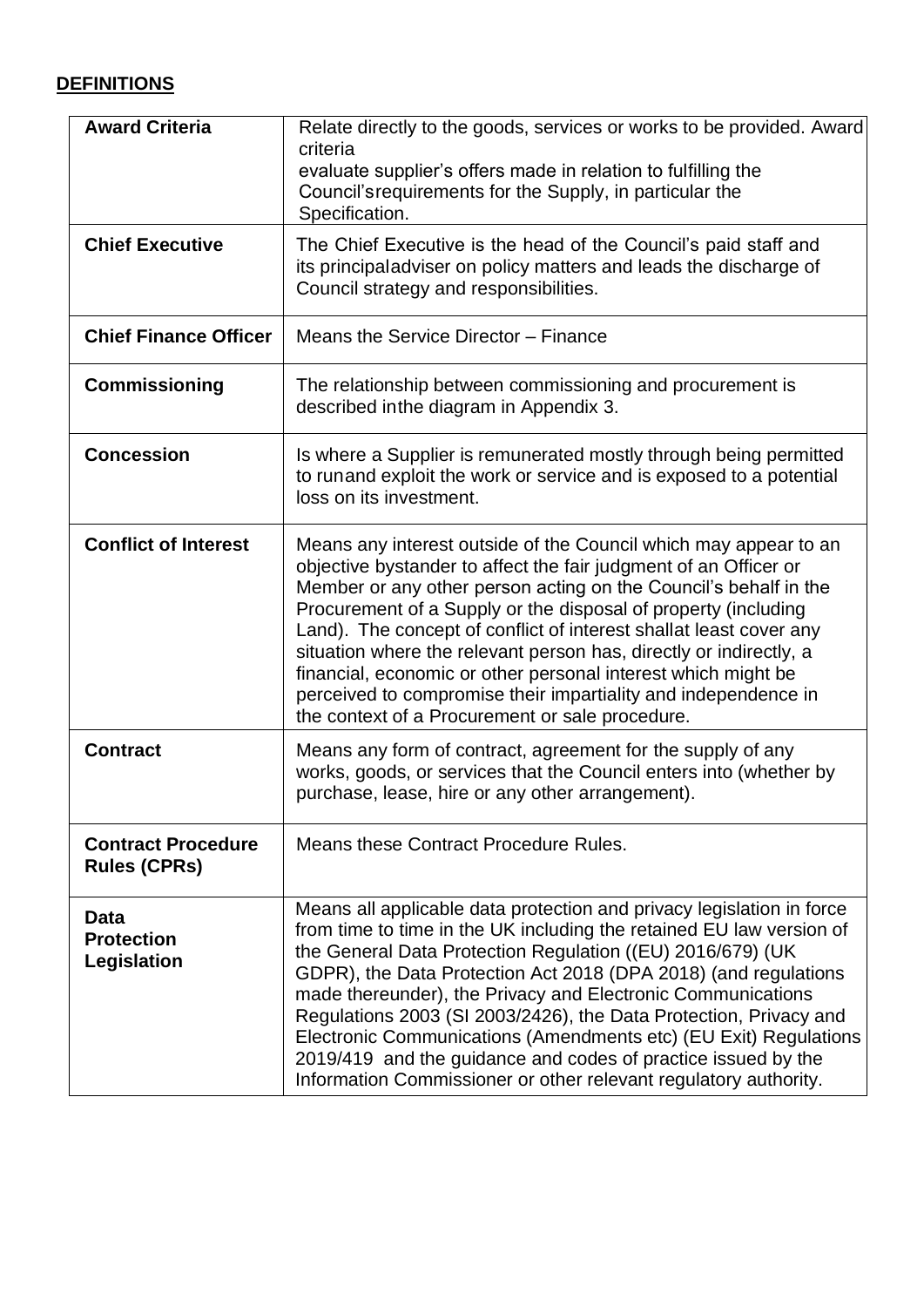| <b>Dynamic</b><br><b>Purchasing</b><br><b>System (DPS)</b>                 | Is a procurement tool available for contracts for works, services<br>and goods commonly available on the market. It has its own<br>specific set of requirements (as set out in Regulation 34 of the<br>Public Contracts Regulations 2015); for example, it must be run as<br>a completely electronic process, must remain open to new<br>entrants, all suppliers on the relevant category in the Dynamic<br>Purchasing System must be invited to quote for all contracts and it<br>should be set up using the restricted procedure. |
|----------------------------------------------------------------------------|-------------------------------------------------------------------------------------------------------------------------------------------------------------------------------------------------------------------------------------------------------------------------------------------------------------------------------------------------------------------------------------------------------------------------------------------------------------------------------------------------------------------------------------|
| eProcurement Portal<br>(YORtender)                                         | The on-line Supplier and Contract Management System used<br>by the Council to operate e-tenders and for the online<br>management of suppliers and contracts and to advertise<br>contracts. Currently available at www.yortender.co.uk                                                                                                                                                                                                                                                                                               |
| <b>Financial Ratio</b>                                                     | Is a pre-set method of determining a supplier's financial<br>standing, such asturnover, net asset value, and profitability.                                                                                                                                                                                                                                                                                                                                                                                                         |
| <b>Find A Tender</b><br><b>Service (FTS)</b>                               | "Find a Tender" means the UK e-notification service where notices<br>for new procurements are required to be published;                                                                                                                                                                                                                                                                                                                                                                                                             |
| <b>Financial</b><br><b>Procedure Rules</b><br>(FPRs)                       | The Financial Procedure Rules.                                                                                                                                                                                                                                                                                                                                                                                                                                                                                                      |
| <b>Framework</b><br><b>Agreement</b>                                       | Means an agreement between a Contracting Authority and one or<br>more Suppliers which operates as a Procurement tool through<br>which contracts for Supplies can be sourced. Framework<br>Agreements which deal with Supplies that are above, or aggregate<br>above, the UK Threshold are subject to the Public Procurement<br>Rules. They set out the terms for the Supply (often including the<br>price) and the method for calling off orders. 'Framework' and<br>'Framework Suppliers' shall be construed accordingly.          |
| <b>Head of</b><br><b>Corporate</b><br><b>Property</b><br><b>Management</b> | Means the officer appointed by the Service Director who is<br>responsible for corporate property management functions.                                                                                                                                                                                                                                                                                                                                                                                                              |
| <b>Head of Internal</b><br><b>Audit</b>                                    | Means the officer appointed by the Chief Executive who is<br>responsible for Internal audit.                                                                                                                                                                                                                                                                                                                                                                                                                                        |
| <b>Head of</b><br><b>Procurement</b>                                       | Means the officer appointed by the Service Director – Legal,<br>Governance & Commissioning who is responsible for Corporate<br>Procurement.                                                                                                                                                                                                                                                                                                                                                                                         |
| <b>Income Contract</b>                                                     | An Income Contract is one where the main object of the contract is<br>that the Council does something in relation to a Council asset <sup>5</sup> and<br>includes situations where the Council does so at nil value (subject to<br>this not being a Grant – see Appendix 4).                                                                                                                                                                                                                                                        |
| <b>Local Government</b><br><b>Transparency</b><br><b>Requirements</b>      | Means the statutory codes and legislation requiring the Council to<br>publish information, such as <sup>6</sup> the Local Government Transparency<br>Code and certain Regulations within the Public Contracts<br>Regulations 2015.                                                                                                                                                                                                                                                                                                  |

<sup>&</sup>lt;sup>5</sup> For contracts where the Council provides services to another body, please refer to FPRs 20.4-20.6

 $^6$  The words "including", "include", "for example", "e.g.", and "such as" in these CPRs indicate examples and are not intended to be limiting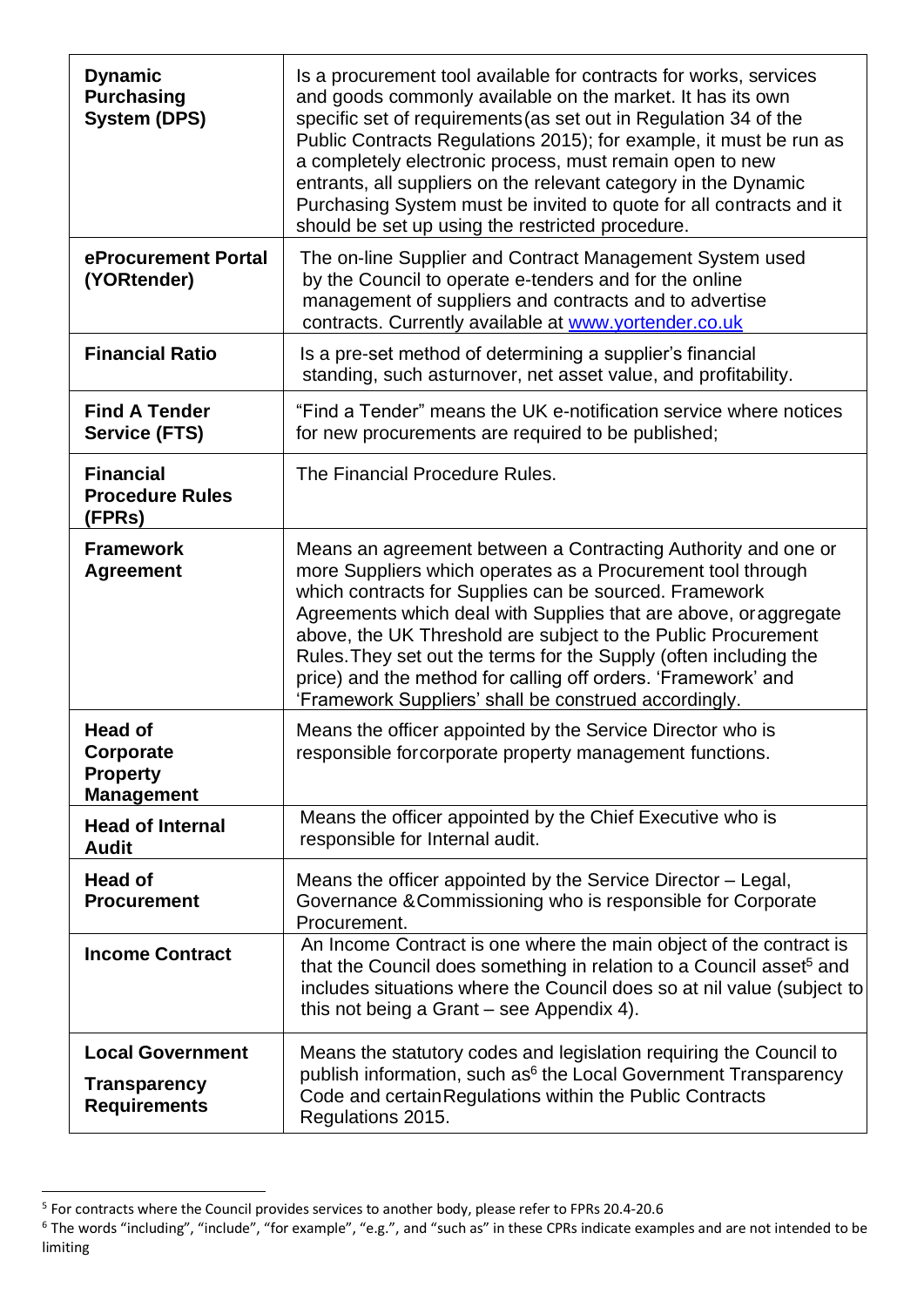| <b>Official Council</b><br><b>Order</b>             | A standard form of contract for a Supply for a value of less than the<br>current UK supplies and services threshold approved by the<br>Solicitor to the Council whether attached electronically or by paper<br>to an order for Supplies.                                                                                                                                                                  |
|-----------------------------------------------------|-----------------------------------------------------------------------------------------------------------------------------------------------------------------------------------------------------------------------------------------------------------------------------------------------------------------------------------------------------------------------------------------------------------|
| <b>Personal Data</b>                                | Means data which relate to a living individual who can be<br>identified-<br>(a) from those data, or<br>(b) from those data and other information which is in the<br>possession of, or is likely to come into the possession of,<br>the data controller,                                                                                                                                                   |
|                                                     | and includes any expression of opinion about the individual (e.g.<br>references) and any indication of the intentions of the data<br>controller or any other person in respect of the individual.                                                                                                                                                                                                         |
| <b>Procurement</b>                                  | The purchase, contract hire, lease, rental <sup>7</sup> or any other form of<br>acquisition which results in a contract for Supplies where the<br>Council is the buyer (therefore, in the context of the CPR, this does<br>not include the Council providing the Supply to itself or gifts).<br>Procurement also includes the establishment of Standing Lists,<br><b>Framework Agreements and Dynamic</b> |
|                                                     | Purchasing Systems. 'Procurement' and 'Procured' shall be<br>construed accordingly.                                                                                                                                                                                                                                                                                                                       |
| <b>Public</b><br><b>Procurement</b><br><b>Rules</b> | The rules on procurement for Supplies above the UK Threshold are<br>subject to the statutory requirements outlined in the Public<br>Contracts Regulations 2015 and those described in the Public<br>Procurement (Amendment etc.) (EU Exit) Regulations 2020 (EU<br>Exit Regulations).                                                                                                                     |
| <b>Reasonable</b><br><b>Means</b>                   | Methods of selection or advertising which reflect reasonable trade<br>practice. This might include informal briefs, supplier written<br>Tenders or proposals, verbal or telephone quotes (which are then<br>written down), comparative pricing for suitable supplies over the<br>internet.                                                                                                                |
| <b>Senior Manager</b>                               | Means an officer who reports directly to a Head of Service.                                                                                                                                                                                                                                                                                                                                               |
| <b>Service</b>                                      | A grouping of departments or other sections of the Council which is<br>under the overall responsibility of a Service Director.                                                                                                                                                                                                                                                                            |
| <b>Service Director</b>                             | Means the most senior officer responsible for the day to day<br>functions of each Service.                                                                                                                                                                                                                                                                                                                |
| <b>Social Value</b>                                 | Means The Public Services (Social Value) Act 2012 ('Social Value<br>Act') that requires the Council to consider how a procurement over<br>the relevant thresholds could improve the economic, social and<br>environmental wellbeing of the district                                                                                                                                                       |
| Solicitor to the<br><b>Council</b>                  | Means the Service Director – Legal, Governance & Commissioning<br>in the role as legal advisor to the Council.                                                                                                                                                                                                                                                                                            |
| <b>Special Purpose</b><br><b>Vehicle</b>            | Companies (limited by shares, or otherwise) or any other legal<br>entity, established by or in which the Council participates whether                                                                                                                                                                                                                                                                     |

 $^7$  Note: Contract hire, lease and rental agreements require the specific advance approval of the Director of Resources or their delegate [**See the FPR**].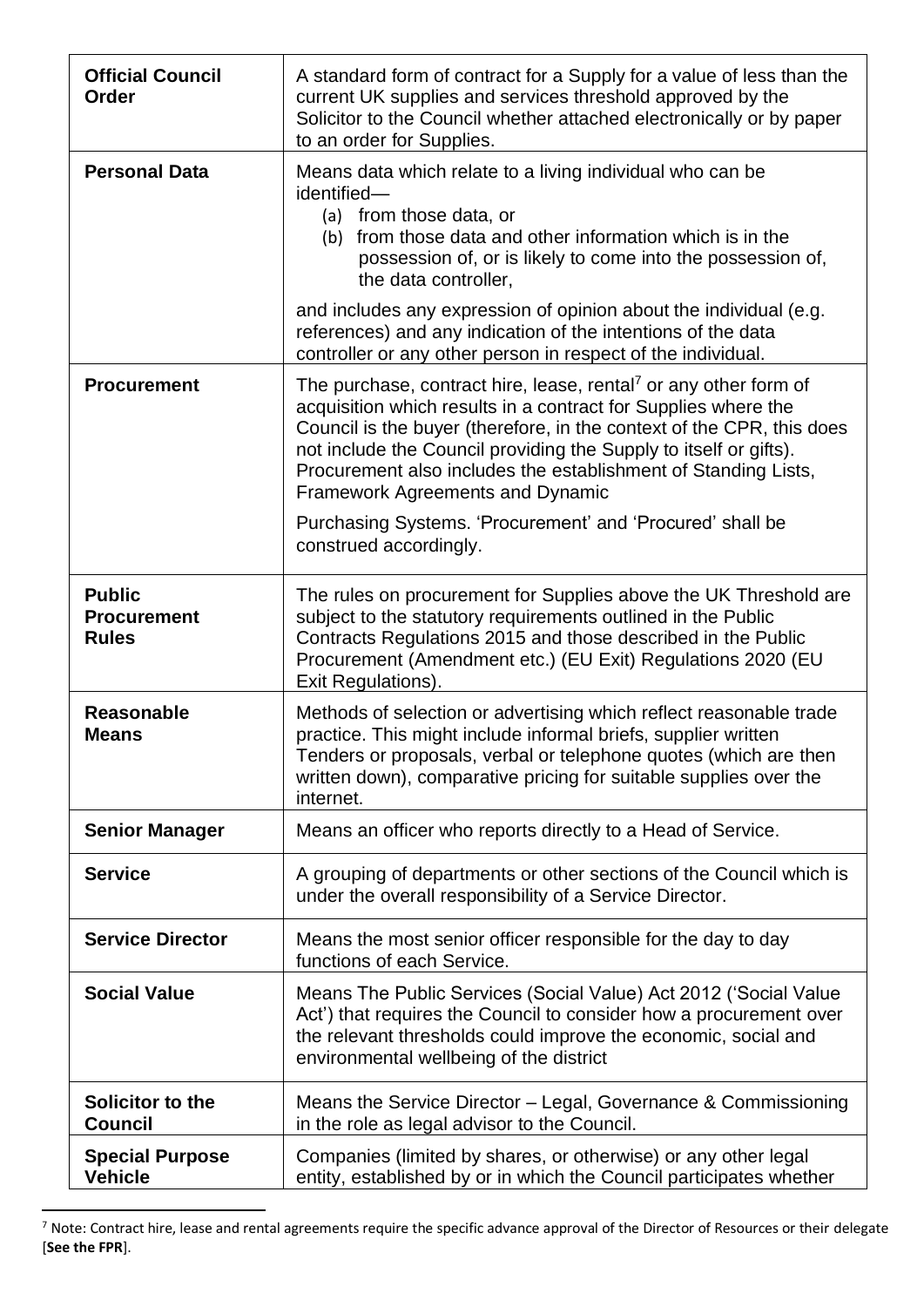|                                                 | alone or with others to provide specific Supplies to the Council.                                                                                                                                                                                                                                                                                                                                                                                                                    |
|-------------------------------------------------|--------------------------------------------------------------------------------------------------------------------------------------------------------------------------------------------------------------------------------------------------------------------------------------------------------------------------------------------------------------------------------------------------------------------------------------------------------------------------------------|
| <b>Specification</b>                            | A written document detailing the Council's requirements. This can<br>include things such as definitions, acceptance test methods,<br>material requirements or characteristics, drawings, plans,<br>certifications of compliance with standards, workmanship, data<br>security measures, quality control including performance testing<br>and KPIs, completion, delivery, safety, timing, key personnel<br>qualities, communication requirements, returns policies and<br>tolerances. |
| <b>Standing List</b>                            | A list of suppliers who are assessed as suitable to provide Supplies<br>to the Council prepared in accordance with CPR 5.                                                                                                                                                                                                                                                                                                                                                            |
| <b>Suitability</b><br><b>Criteria</b>           | Relate to the assessment or vetting of suppliers' general capability,<br>fidelity, skill, competence, etc. to carry out the contract. 'Suitability'<br>shall be interpreted accordingly.                                                                                                                                                                                                                                                                                             |
| <b>Supplier</b>                                 | Any person, partnership, company, or other organisation, which<br>provides or contractually offers to provide any Supply to the<br>Council or on behalf of the Council.                                                                                                                                                                                                                                                                                                              |
| <b>Supply / Supplies</b>                        | Means the supply of any works, goods, or services; being provided,<br>or to be provided, to or on behalf of the Council (whether by<br>purchase, lease, hire or any other arrangement).                                                                                                                                                                                                                                                                                              |
| <b>Tender</b>                                   | A written offer in relation to a Supply or Disposal of Assets making<br>reference to a price and (where applicable) other information.                                                                                                                                                                                                                                                                                                                                               |
| <b>UK Threshold</b>                             | The financial threshold from time to time at which the UK<br>Procurement Rules are applicable to a Supply. Current UK<br>Thresholds are set out in Appendix 1.                                                                                                                                                                                                                                                                                                                       |
| <b>Value for Money</b>                          | Securing the best mix of quality and effectiveness for the least<br>outlay over the period of use of the goods or services bought.                                                                                                                                                                                                                                                                                                                                                   |
| <b>Whole Life</b><br><b>Costing</b><br>Approach | Is an approach which addresses all the elements of a Supply over<br>its life cycle such as:-<br>costs relating to acquisition,<br>costs of use, such as consumption of energy<br>and other resources,<br>maintenance costs,<br>end of life costs, such as collection and<br>recycling costs which can be used to produce a spend<br>profile of the Supply over its anticipated lifespan.                                                                                             |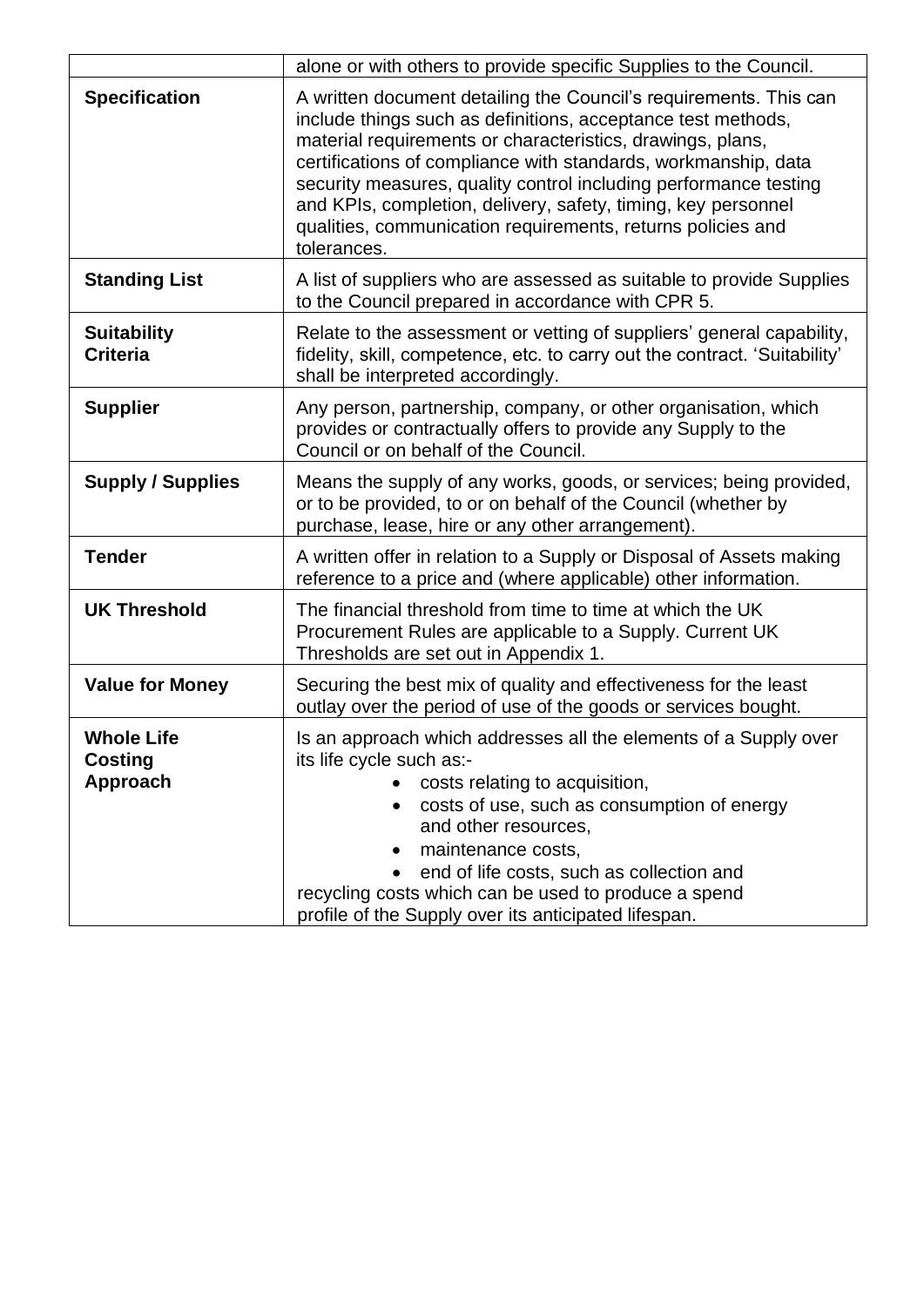# <span id="page-27-0"></span>**Appendix 1**

|                                                | <b>Relevant Thresholds</b><br>in Public Contract<br><b>Regulations</b> |
|------------------------------------------------|------------------------------------------------------------------------|
| Supply and service contracts                   | £189,330 (£180,000 <sup><math>\Box</math></sup> )                      |
| Light Touch Regime<br>Contracts<br>(Annex XIV) | £663,540 (£615,000 <sup><math>\Box</math></sup> )                      |
| <b>Works contracts</b>                         | £4,733,252<br>(E4, 550, 000)                                           |

 These are current the values for the purposes of these CPRs. The threshold values to be used will be those applicable at the commencement of the procurement process. The thresholds are updated every two years with the next update due on the 1 January 2022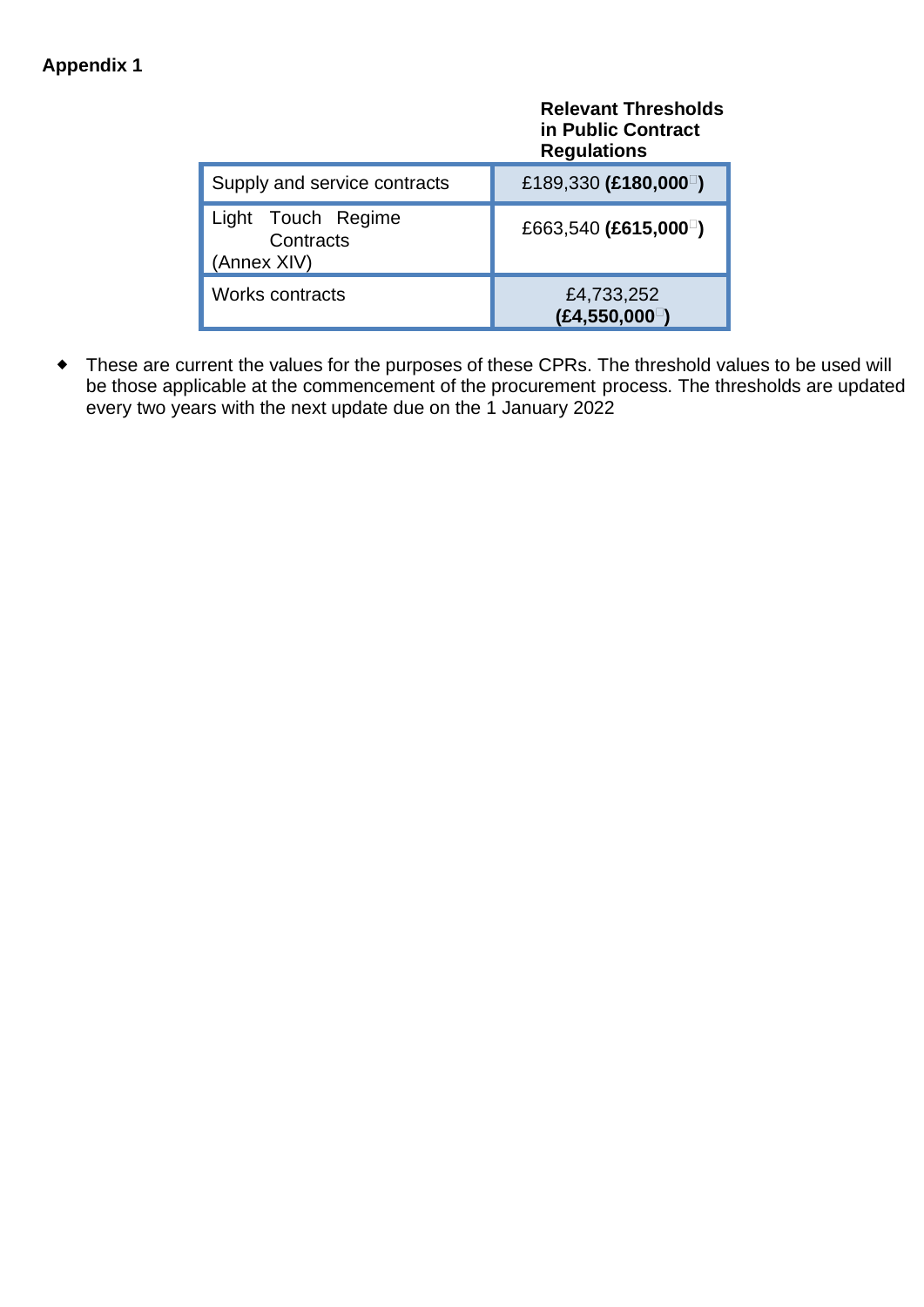# <span id="page-28-0"></span>**Appendix 2**

#### **Information to be Reported to the Head of Procurement (**RULE 7 – RECORD KEEPING AND REPORTING**)**

|    | Information                                                                                                                                                                                                                                                                                                                                                                                                                                                                                                                                                                                                                                                                                                                                                                                                                                                                                                    | When                                                                                      |
|----|----------------------------------------------------------------------------------------------------------------------------------------------------------------------------------------------------------------------------------------------------------------------------------------------------------------------------------------------------------------------------------------------------------------------------------------------------------------------------------------------------------------------------------------------------------------------------------------------------------------------------------------------------------------------------------------------------------------------------------------------------------------------------------------------------------------------------------------------------------------------------------------------------------------|-------------------------------------------------------------------------------------------|
| А. | Details of all contracts awarded for Supplies of £5,000 or above<br>following acompetitive process including the name of the Supplier,<br>and amount of the Tender and if the chosen supplier was not the<br>cheapest, then the same information in relation to unsuccessful<br>Suppliers, and the reason why the successful Supplier was chosen.                                                                                                                                                                                                                                                                                                                                                                                                                                                                                                                                                              | When<br>Requeste<br>d                                                                     |
| B. | Details of all contracts awarded for Supplies of £100,000 or above,<br>which result from negotiation including the reason for negotiation and<br>the name of the successful Supplier and value of the contract.                                                                                                                                                                                                                                                                                                                                                                                                                                                                                                                                                                                                                                                                                                | When<br>Requeste<br>d                                                                     |
| C. | Details of all contracts awarded for supplies of £5,000 or above<br>which a Service Director considered to be exempt from the<br>competitive requirements by virtue, including the reason for the<br>exemption.                                                                                                                                                                                                                                                                                                                                                                                                                                                                                                                                                                                                                                                                                                | When<br>Requeste<br>d                                                                     |
| D. | Contracts with a value of £5,000 or more see CPR, with the<br>following information:<br>1. reference number<br>2. title of agreement<br>3. Contract Manager; name of person responsible for managing the<br>contract<br>4. description of the goods and/or services being provided<br>5. Supplier name and details<br>6. sum to be paid over the length of the contract (or if unknown, the<br>estimated annual spending or budget for the contract)<br>7. start, end and review dates, including permitted extensions<br>8. whether or not the contract was the result of an invitation to quote<br>or a published invitation to tender, and<br>9. whether or not the Supplier is a small or medium sized enterprise<br>and/or a voluntary or community sector organisation and where it<br>is, provide the relevant registration number<br>10. whether or not the contract involves processing personal data | In All Cases<br>on Contract<br>Award                                                      |
| Ε. | All other information necessary to enable compliance with the Council's<br>obligations under legislation and regulation to publish data<br>about its contractual arrangements and payments.                                                                                                                                                                                                                                                                                                                                                                                                                                                                                                                                                                                                                                                                                                                    | In All Cases<br>on Request                                                                |
| F. | Copies of Regulation 84 reports                                                                                                                                                                                                                                                                                                                                                                                                                                                                                                                                                                                                                                                                                                                                                                                                                                                                                | All cases<br>where<br>the Public<br>Procureme<br>ntRules<br>apply on<br>Contract<br>Award |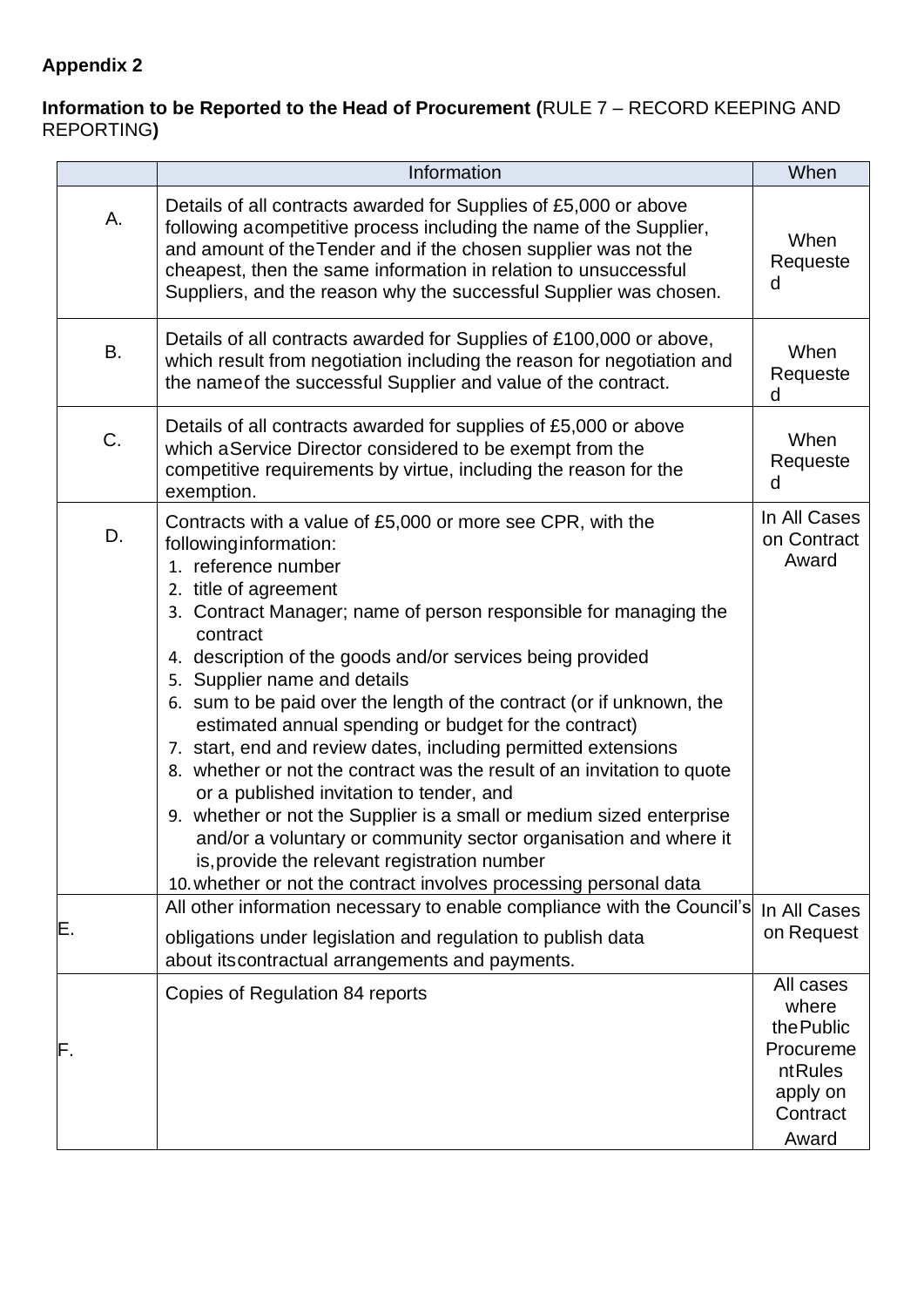**Relationship between Commissioning and Procurement**

<span id="page-29-0"></span>